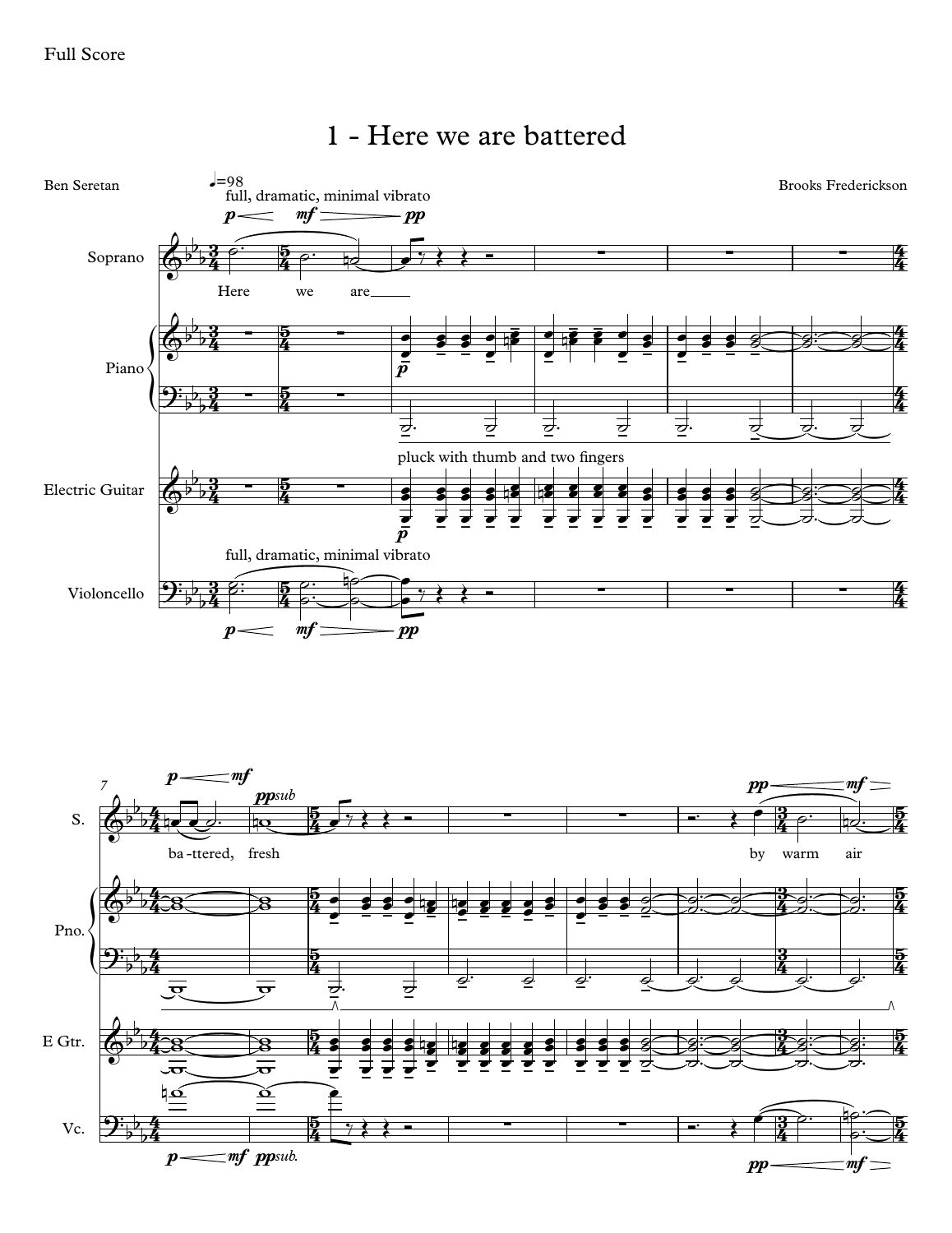

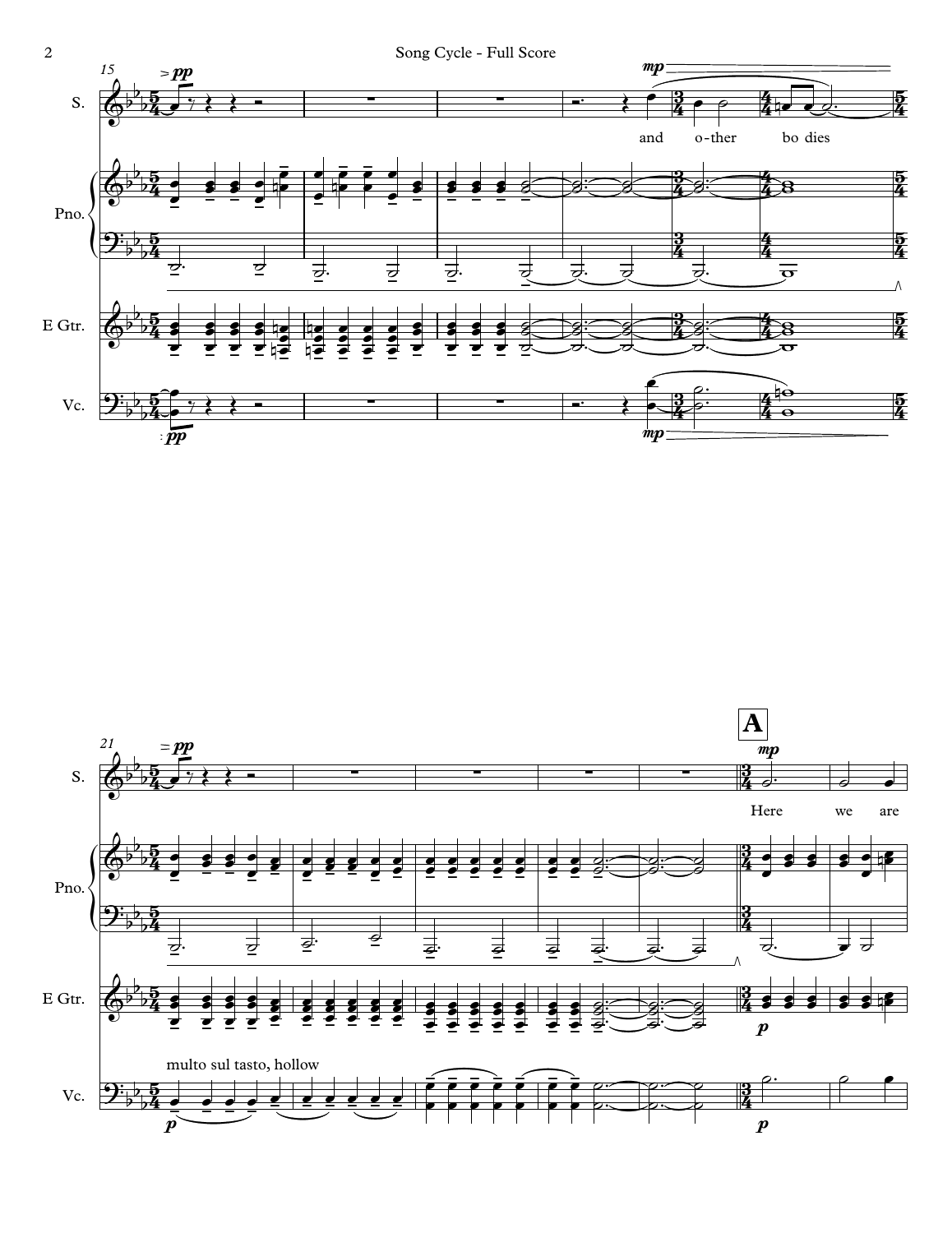

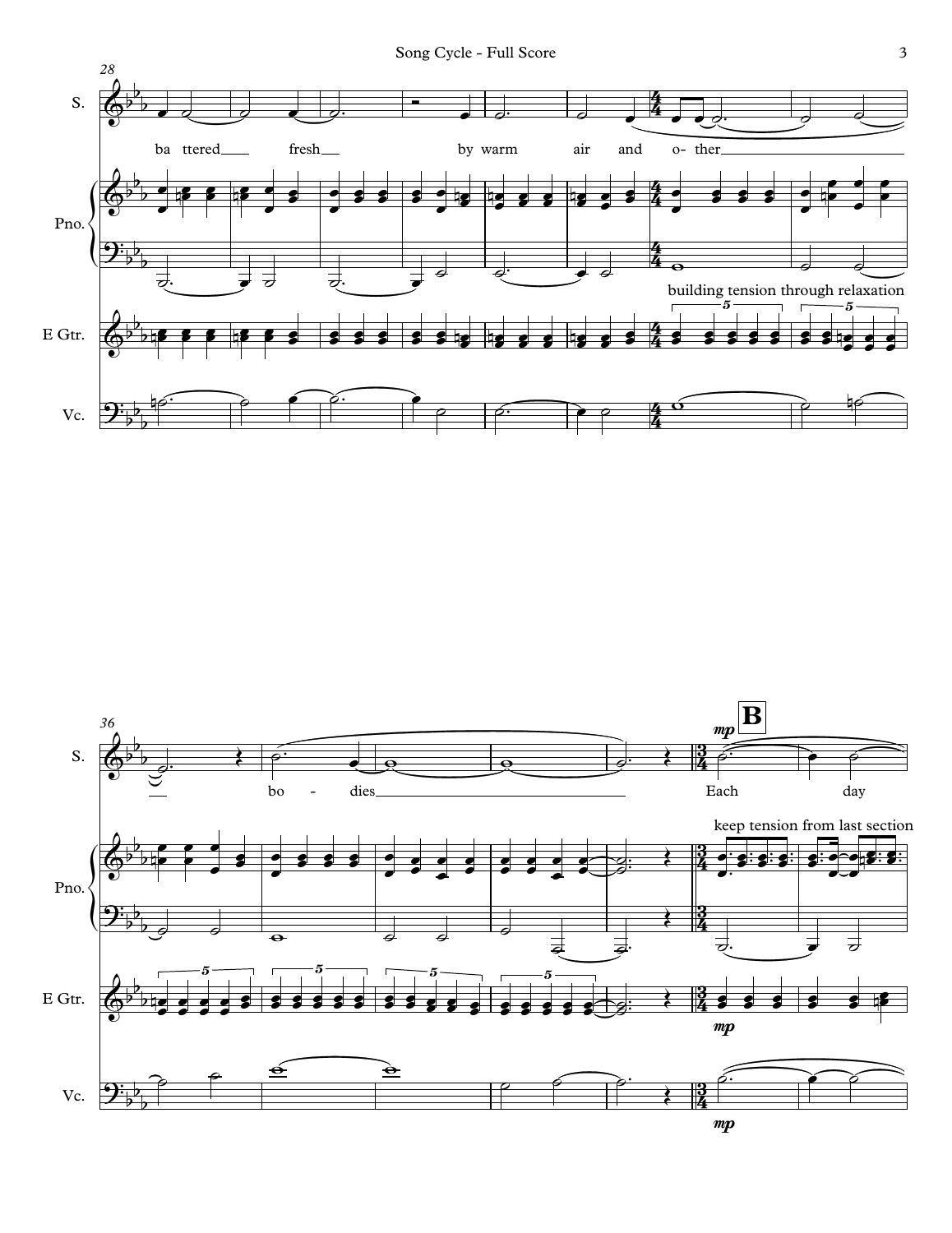



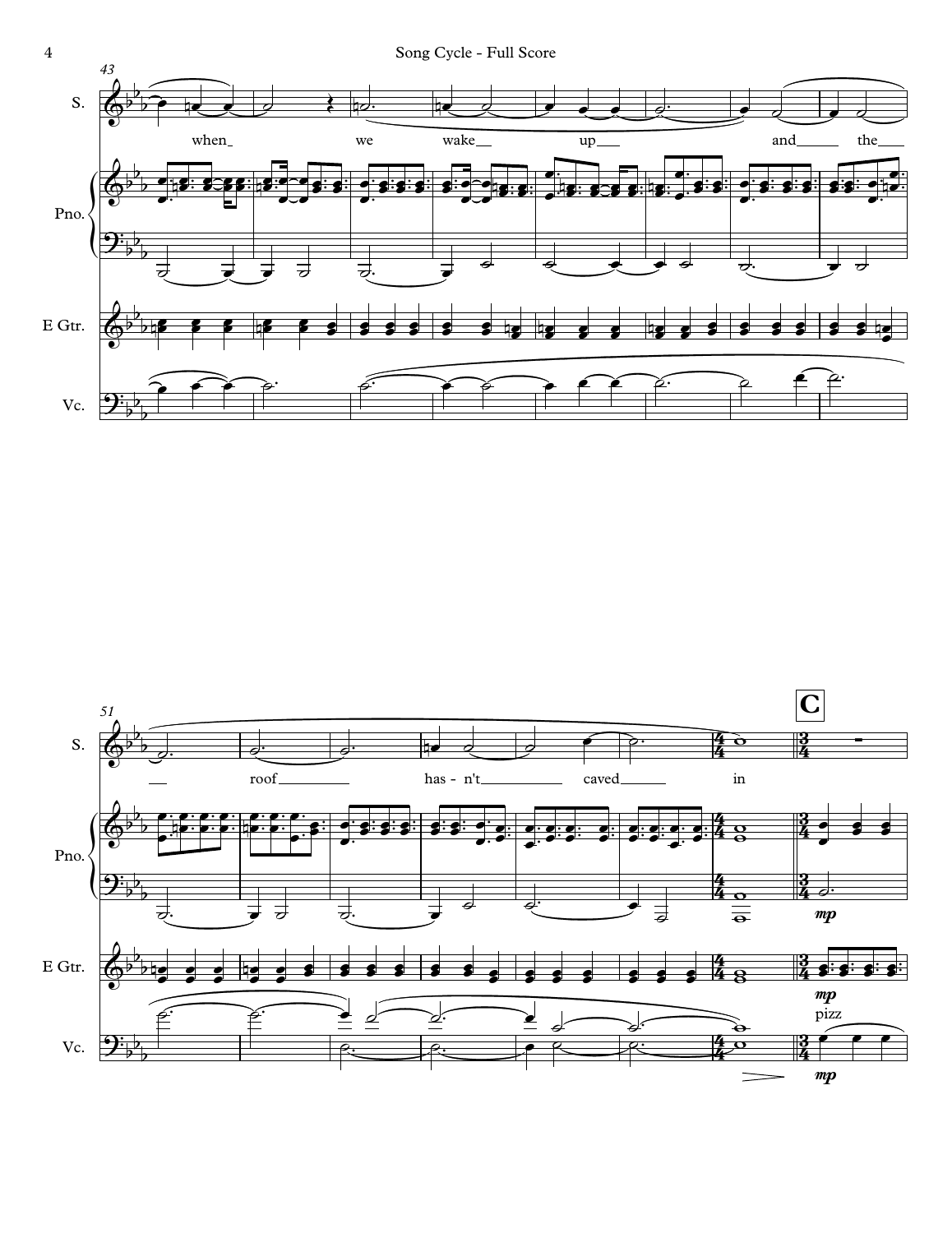

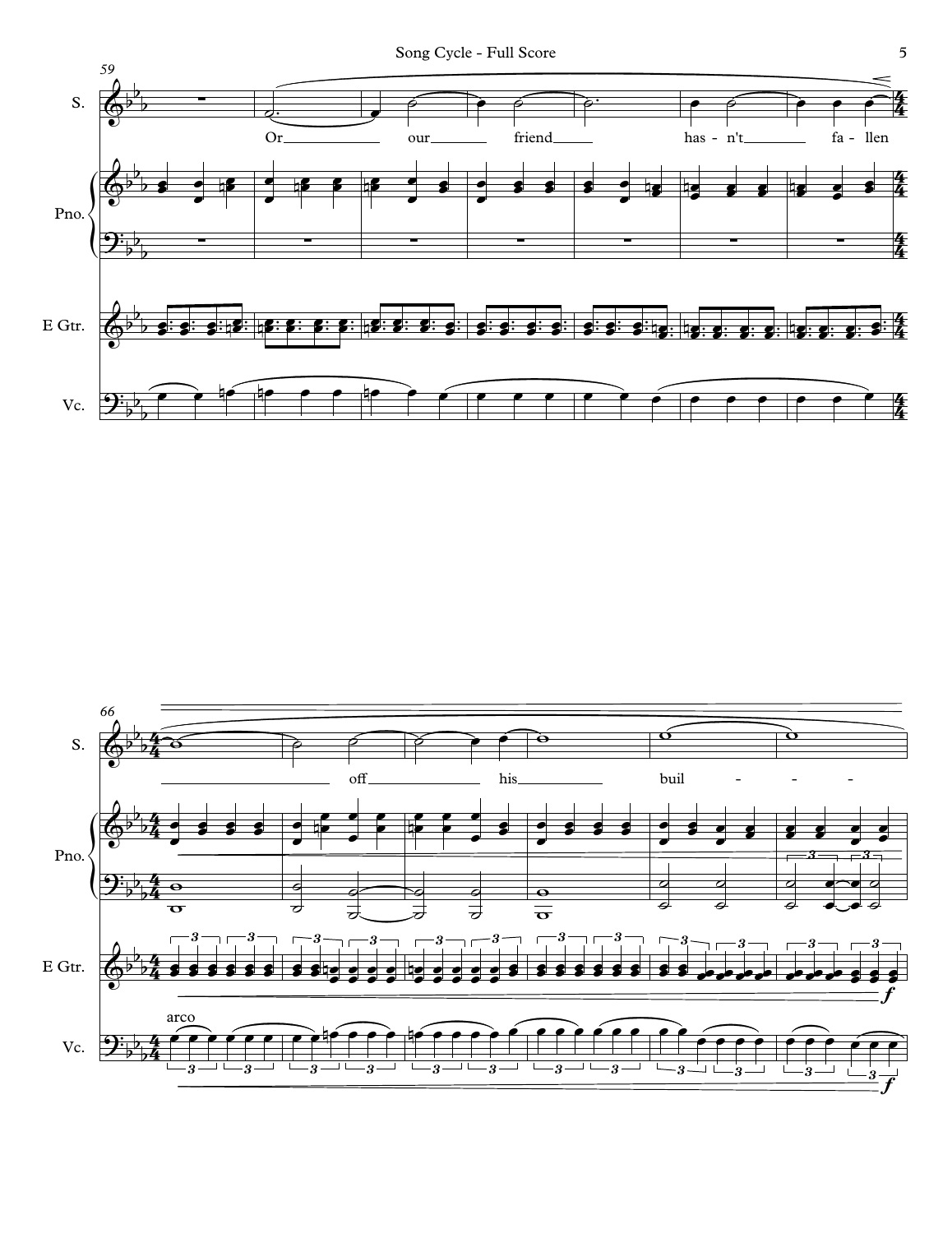

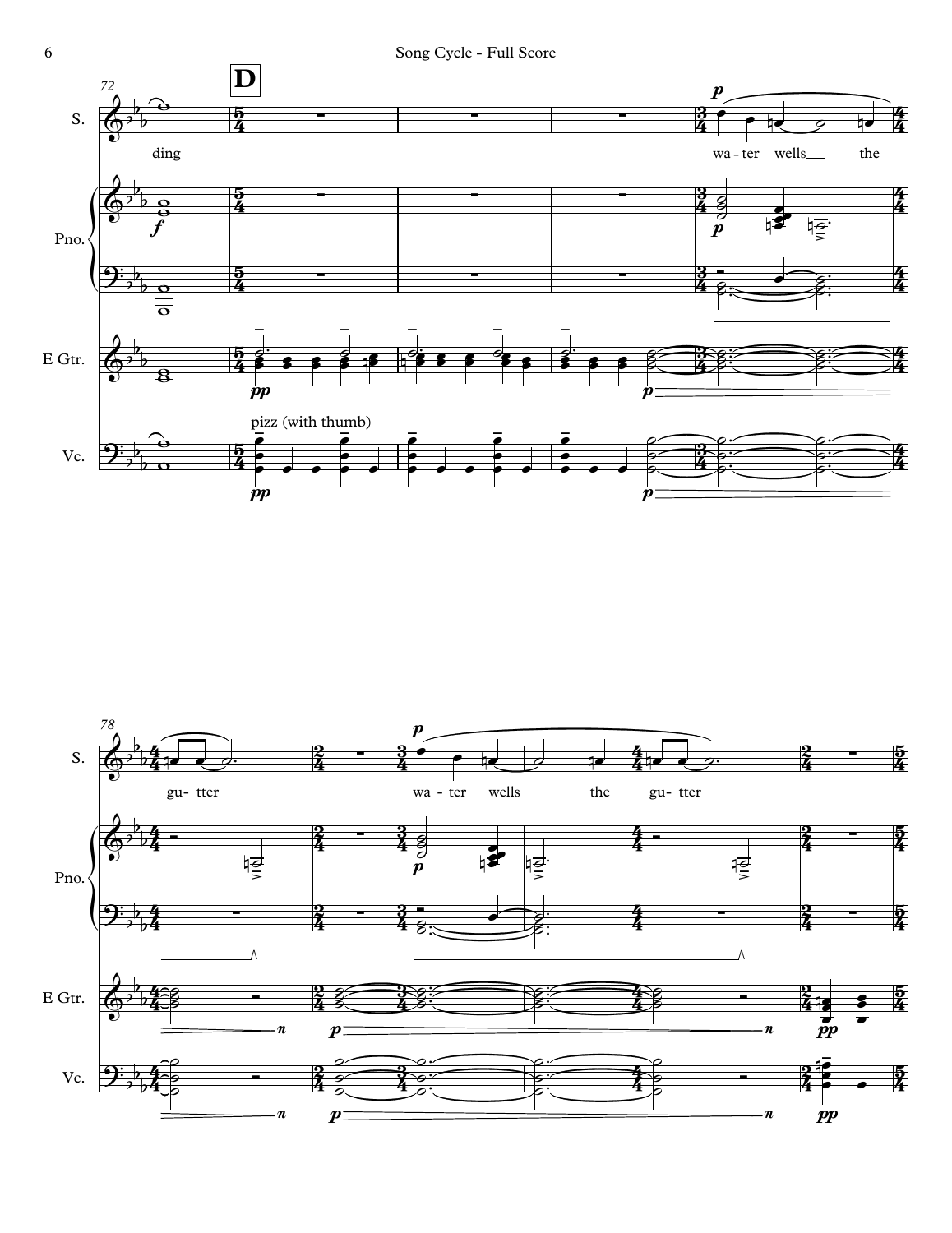

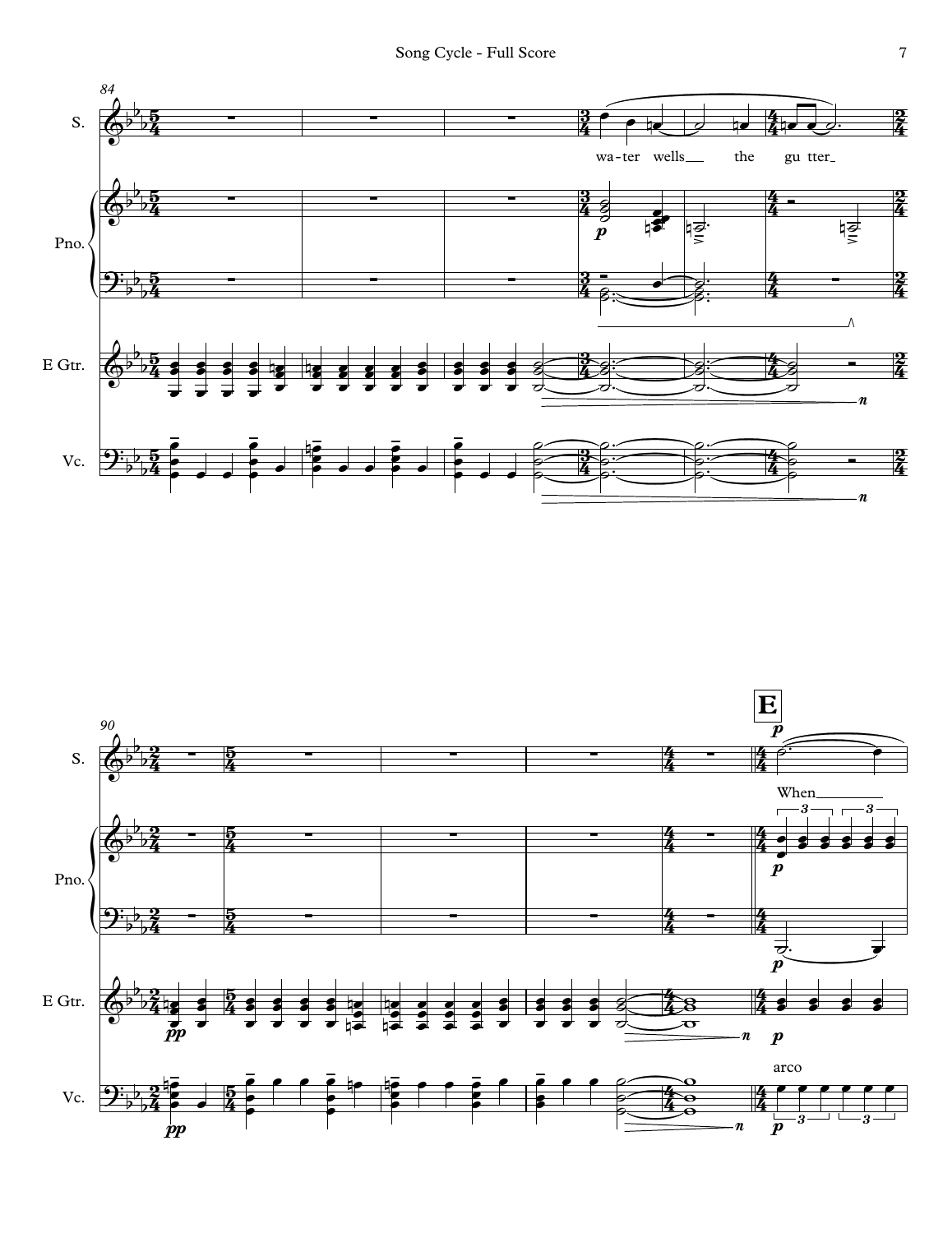

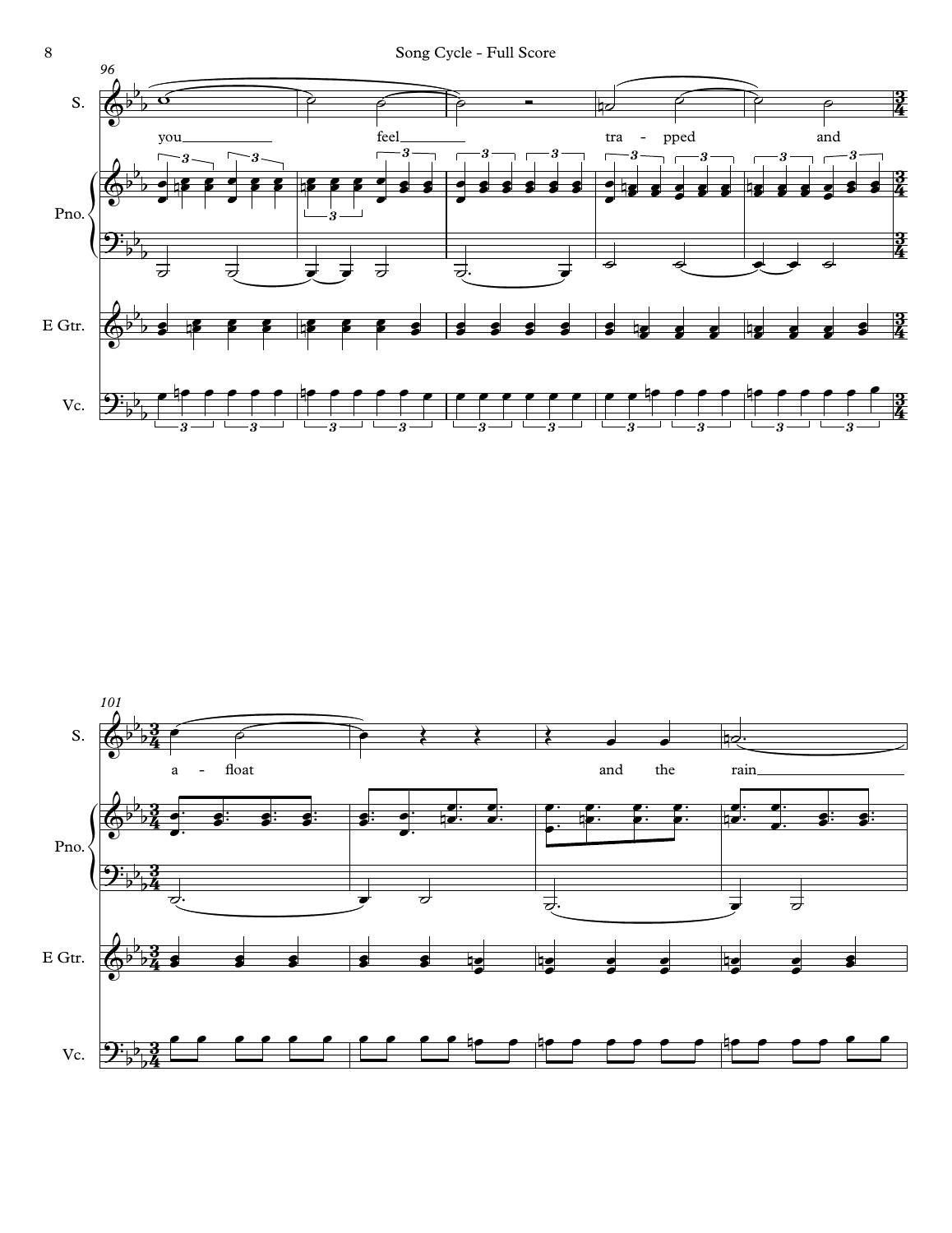

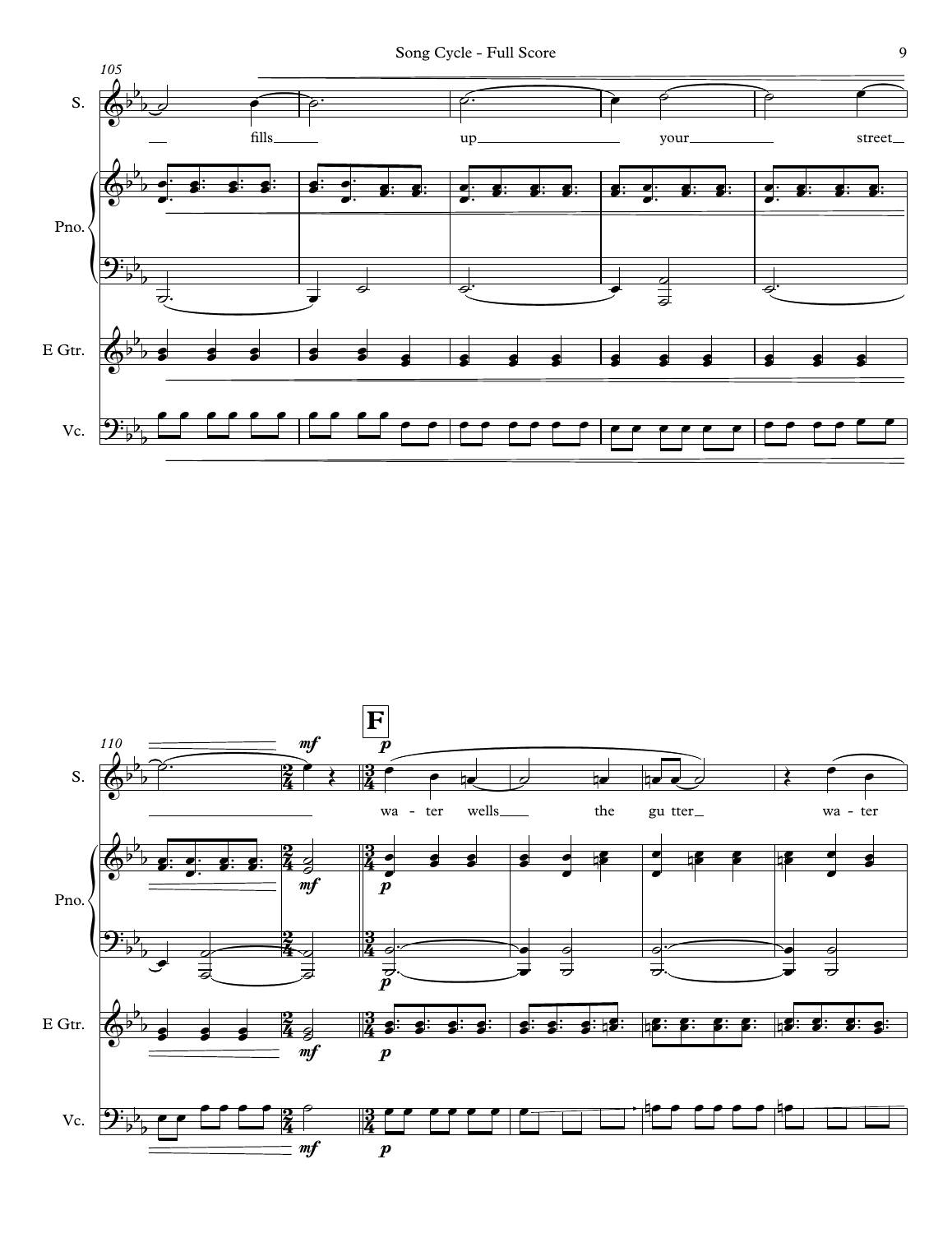

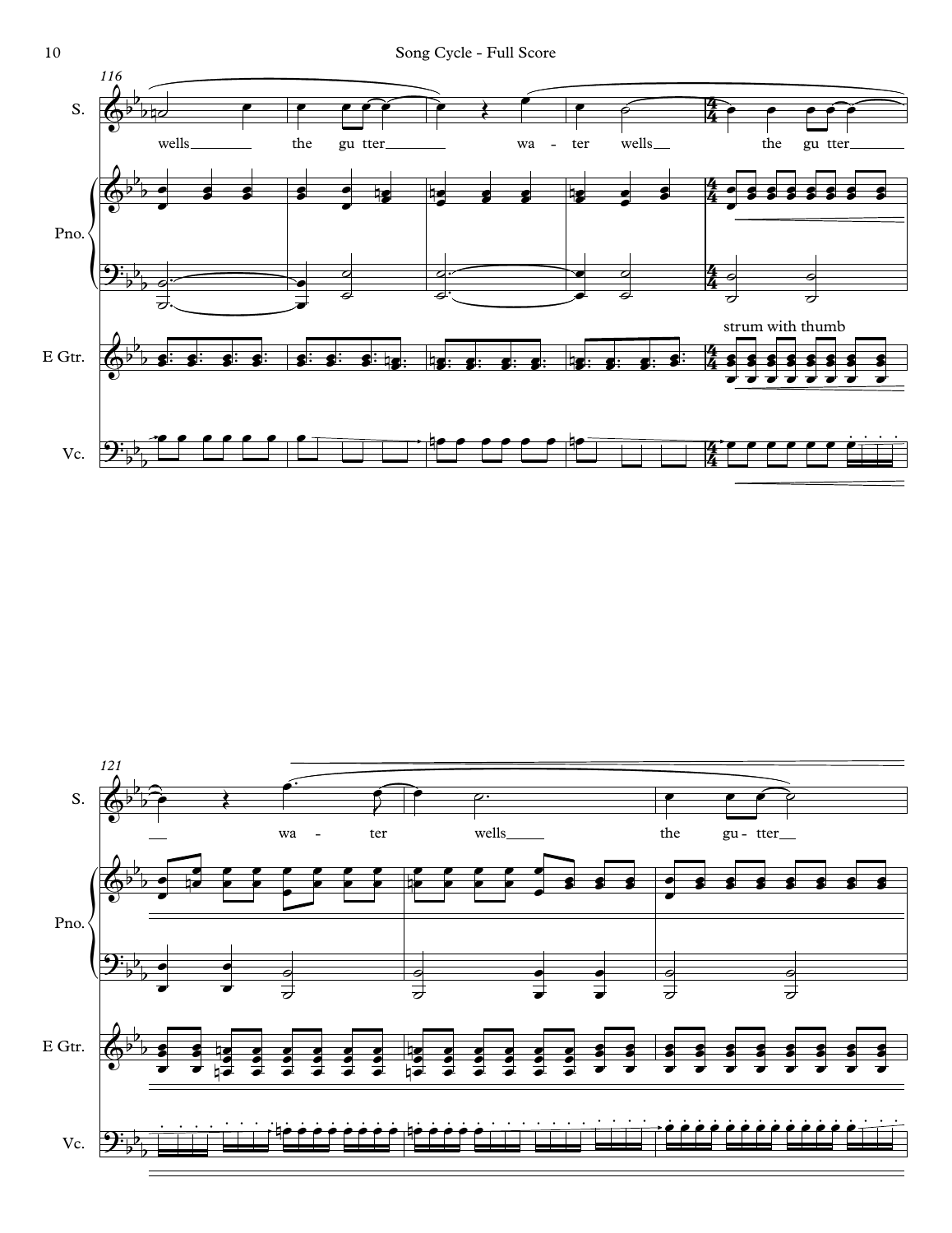

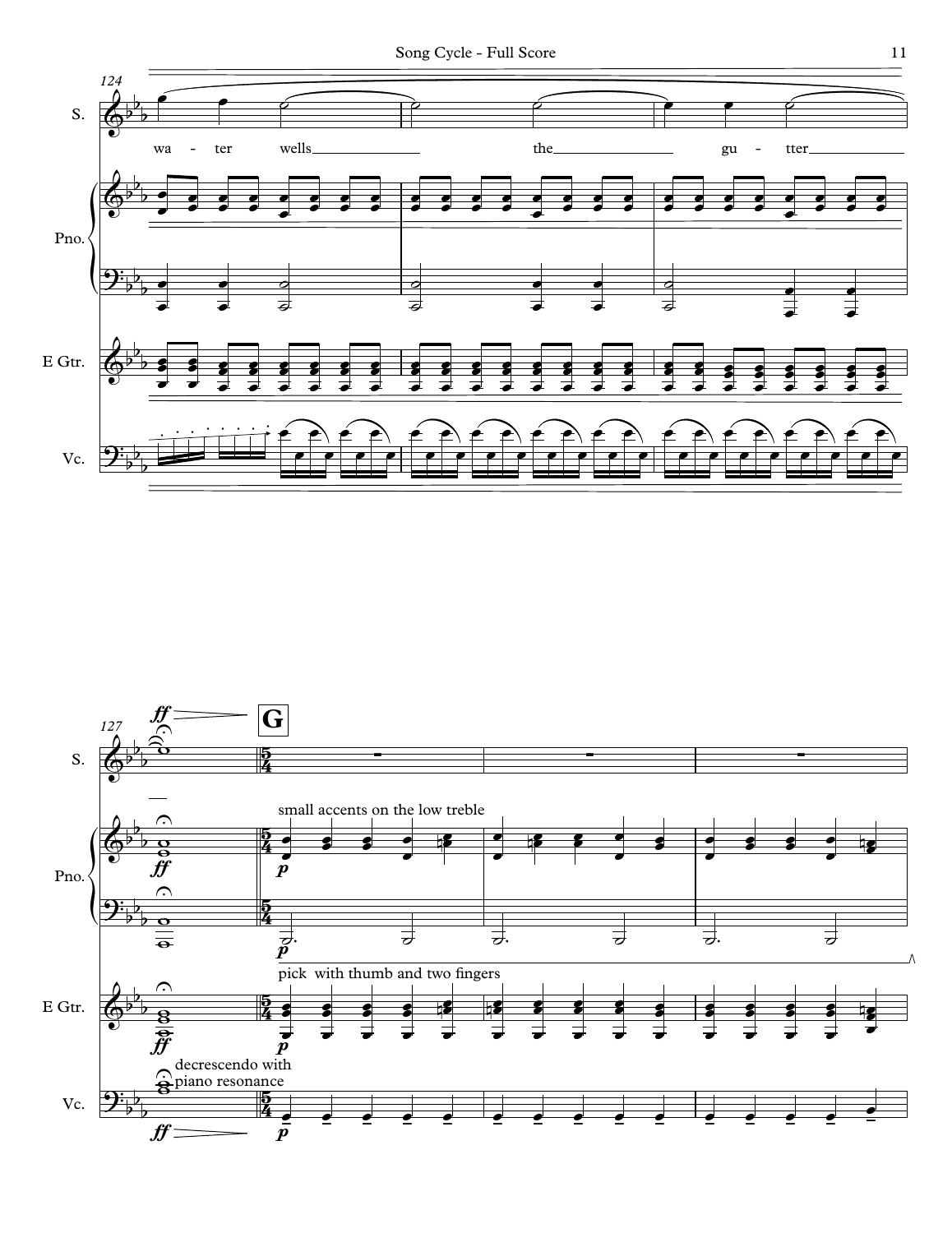

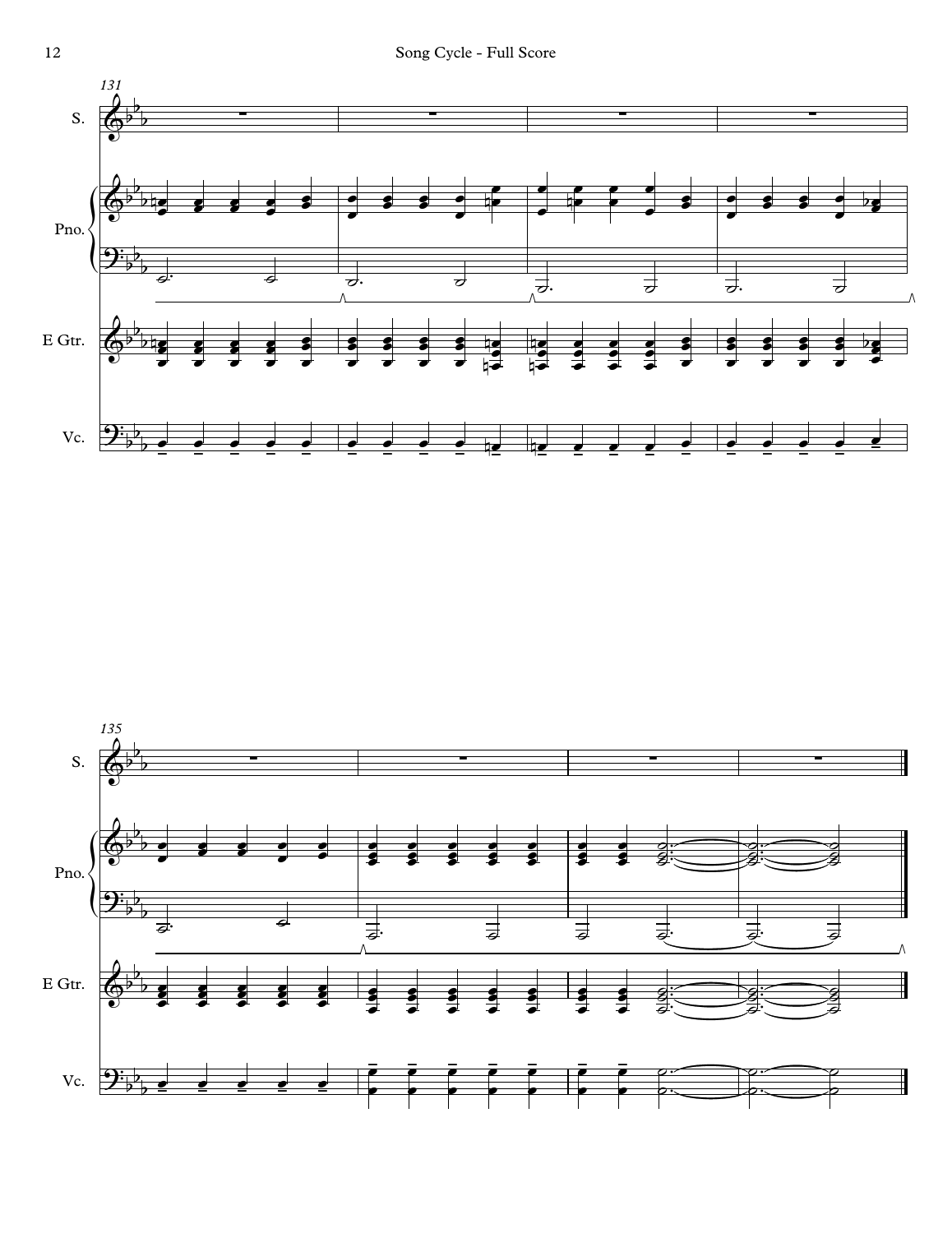## 2 - Jaws will shut



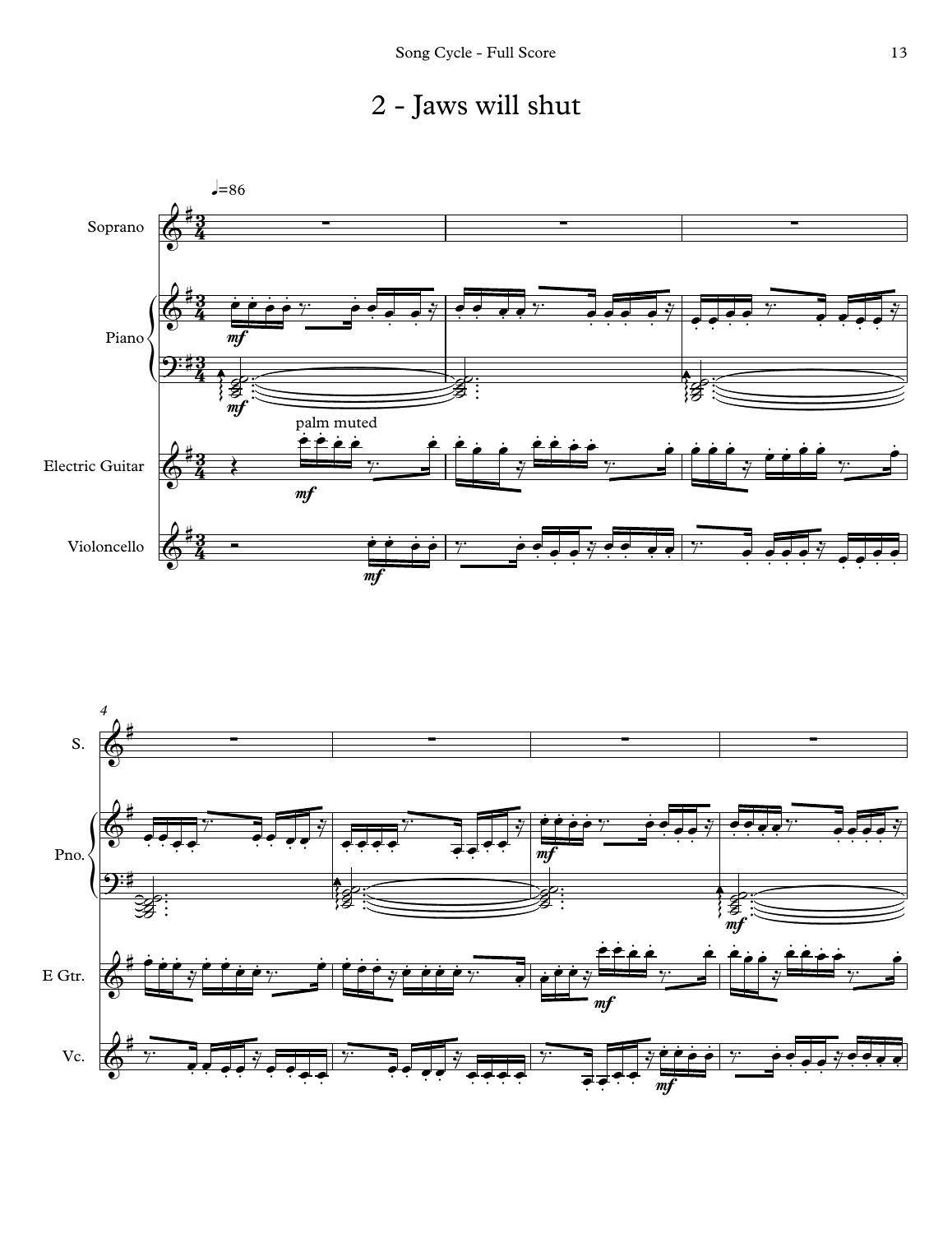

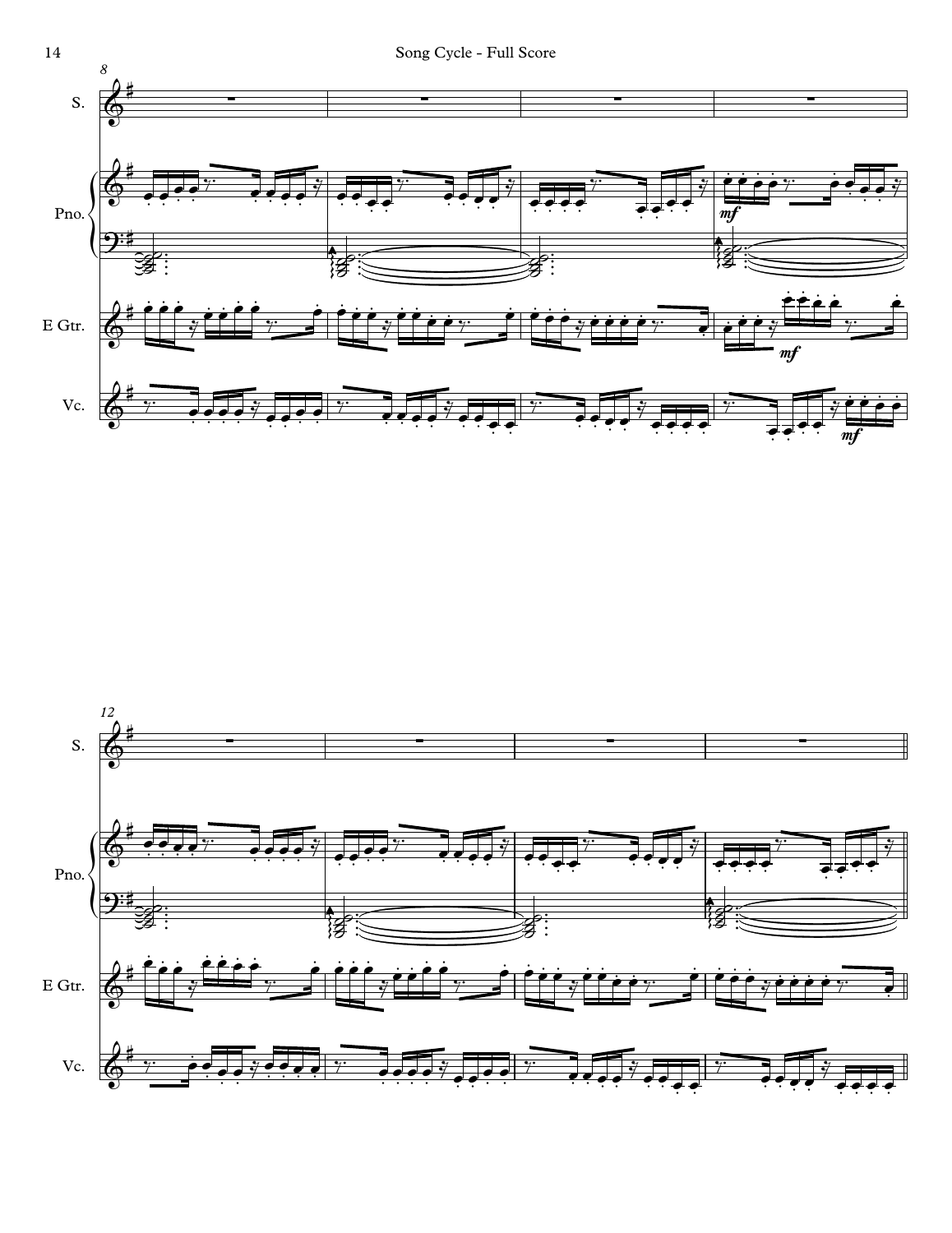

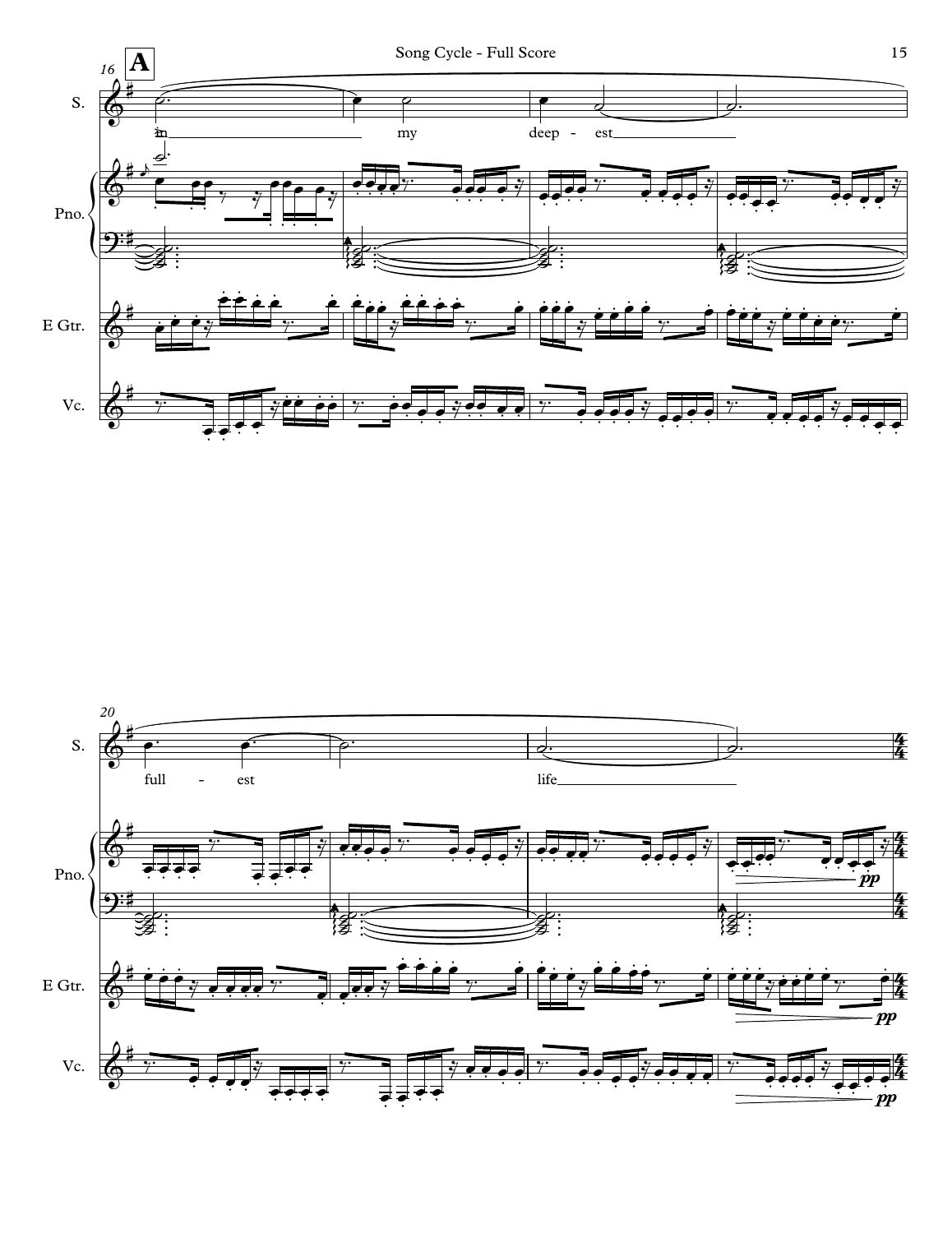

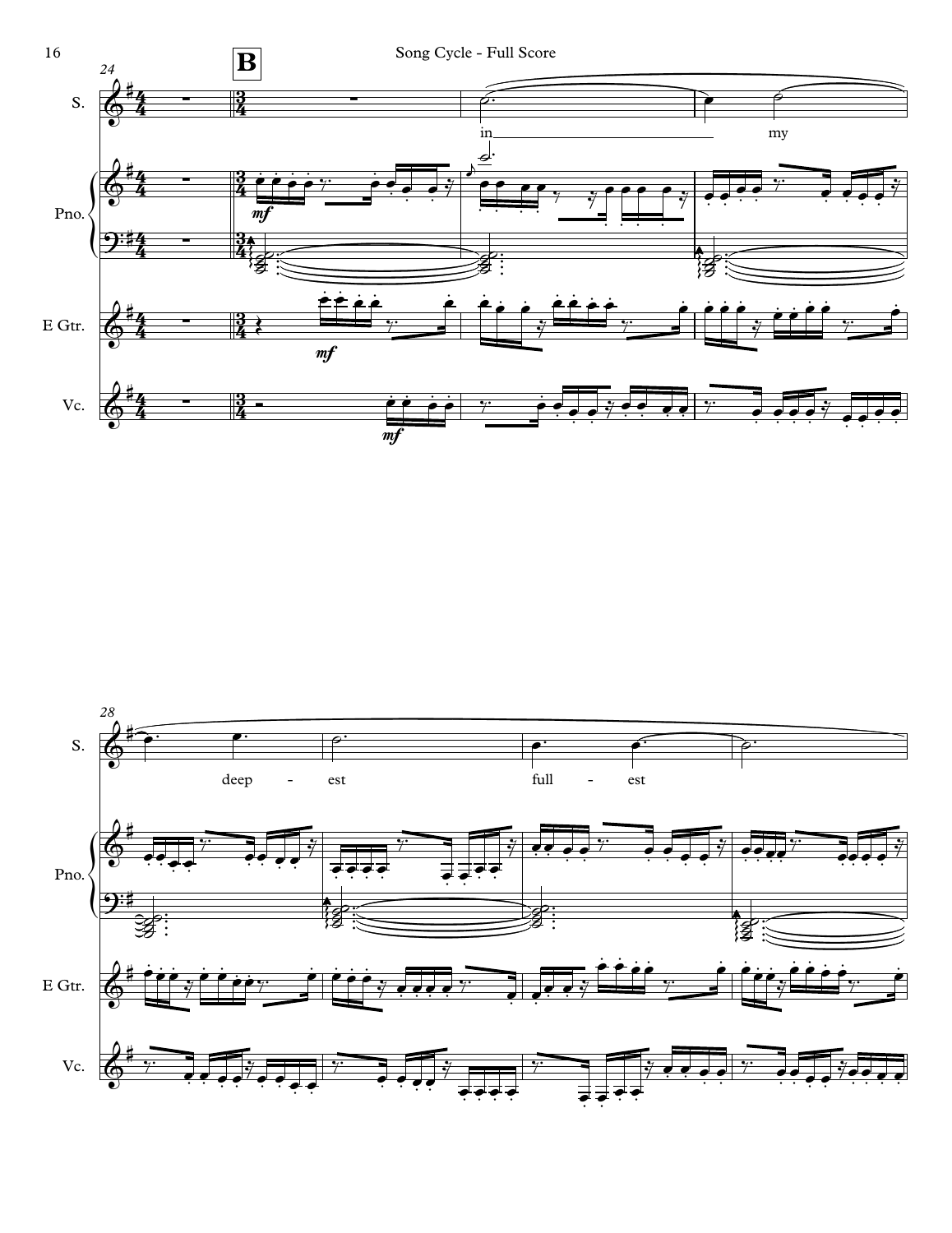

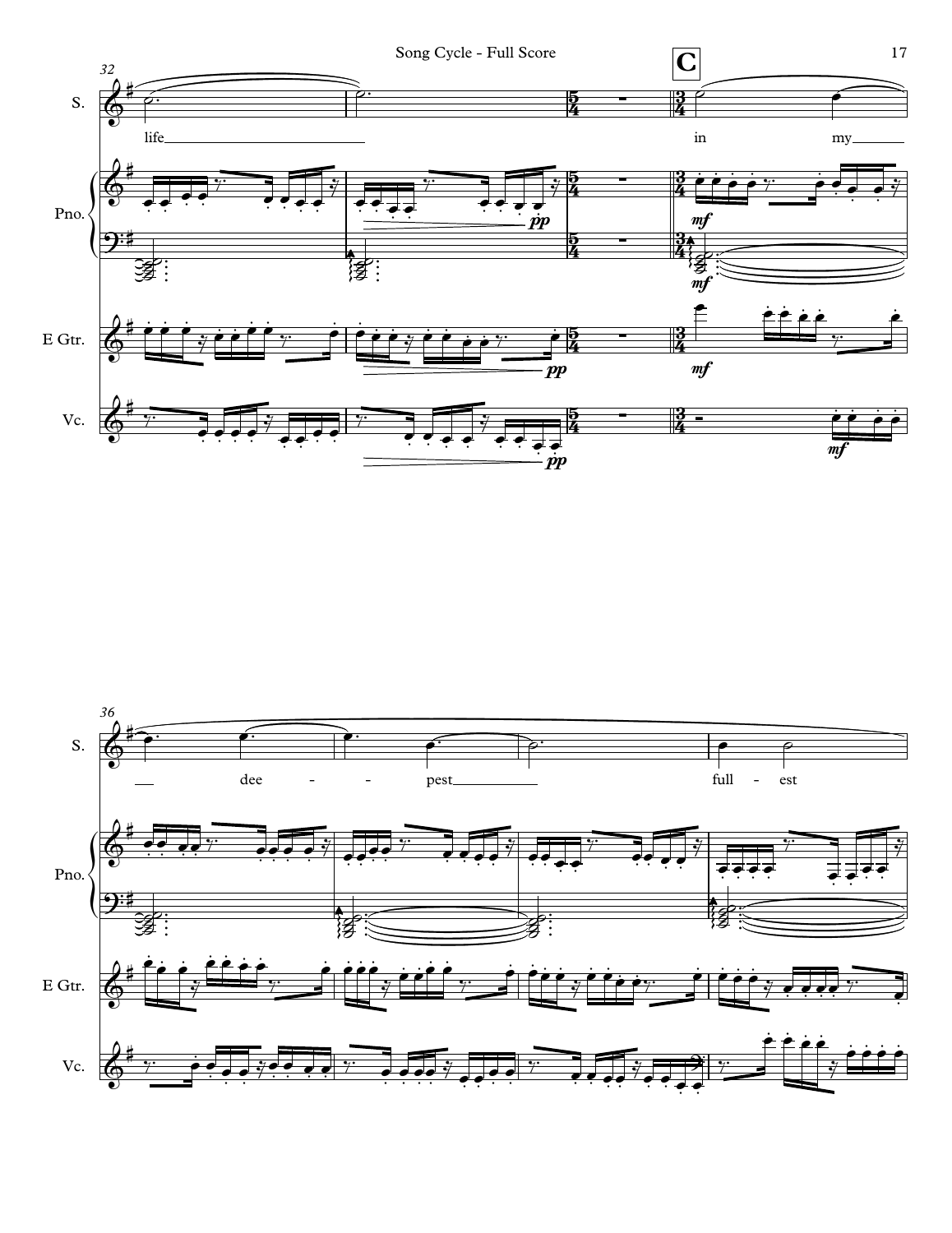

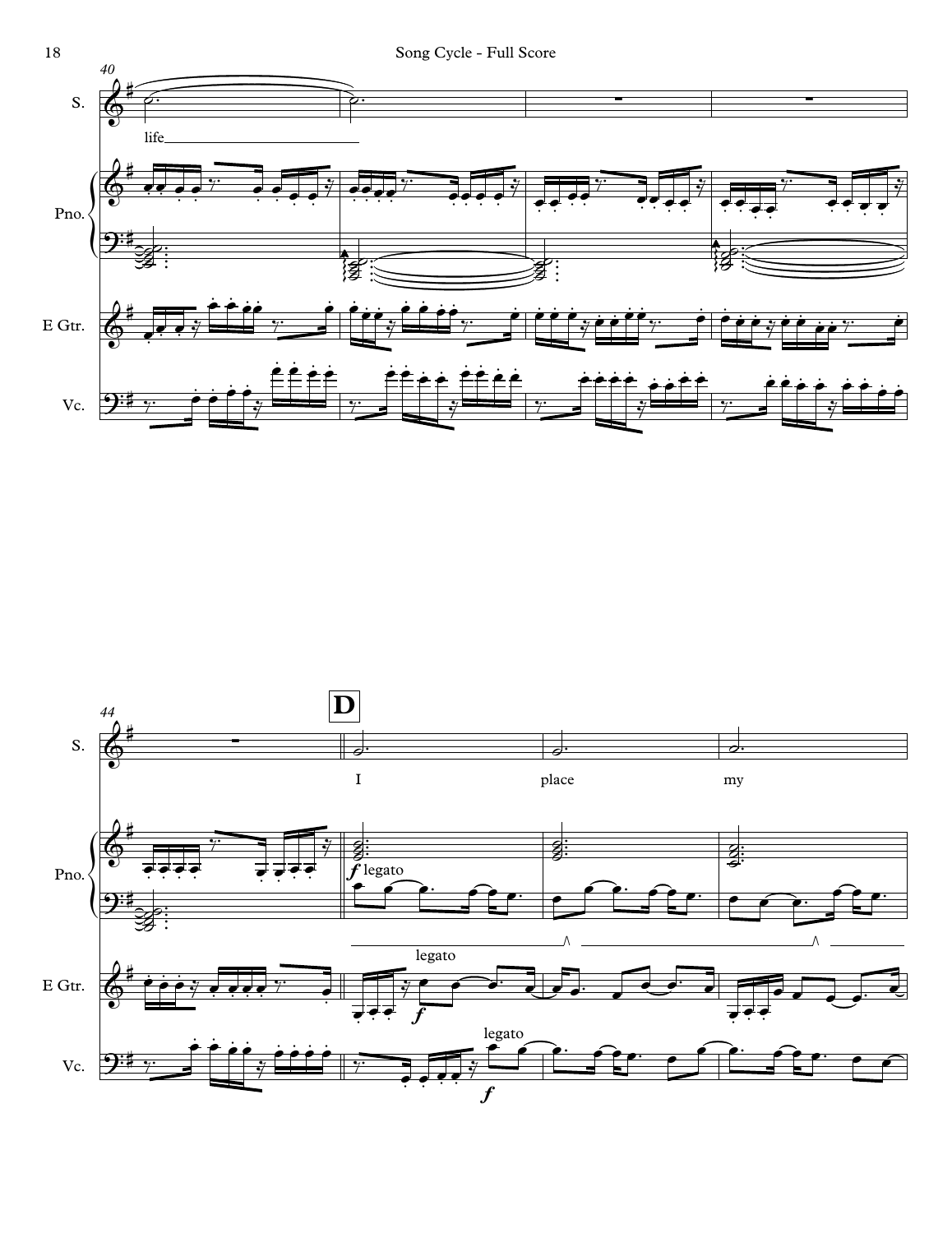



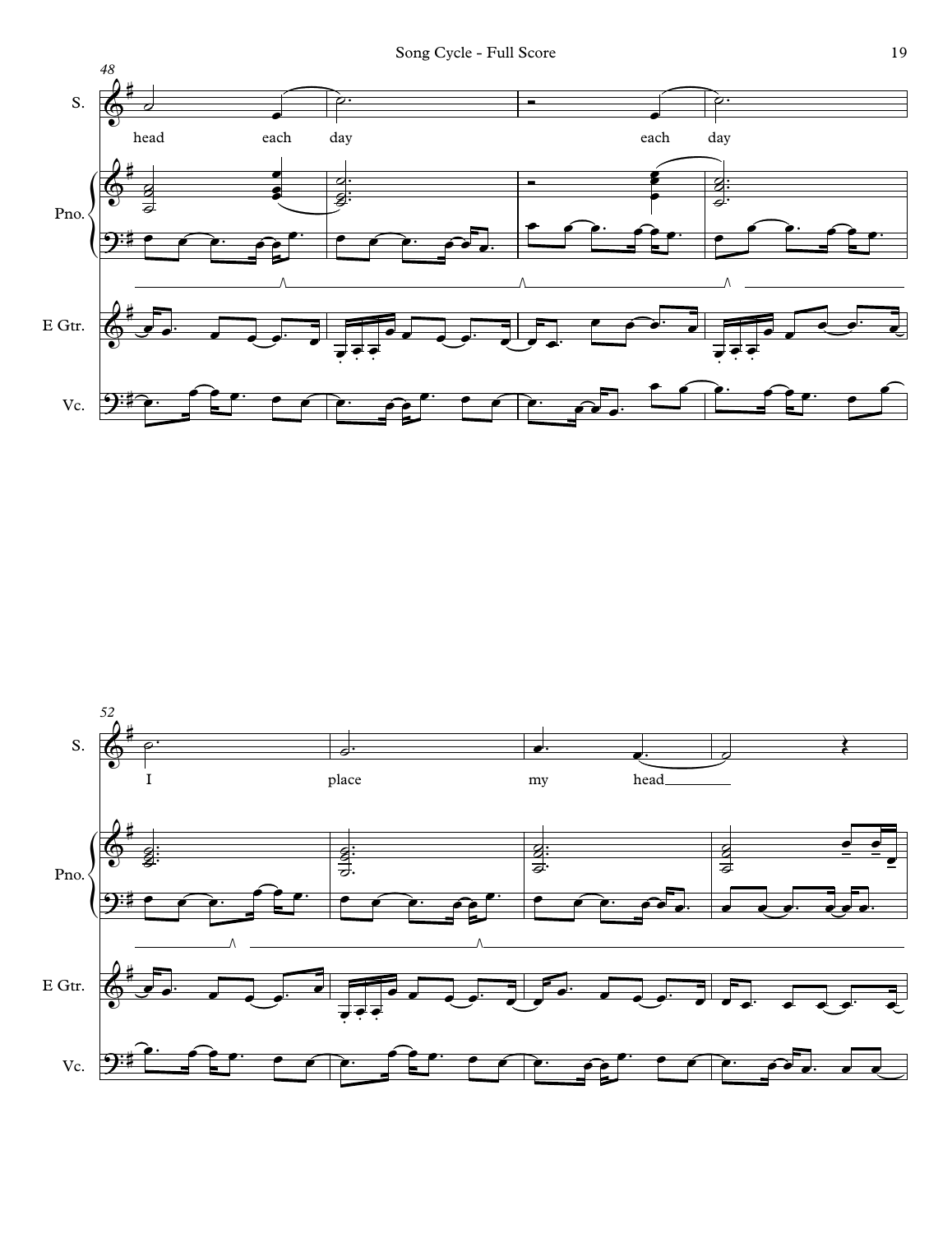

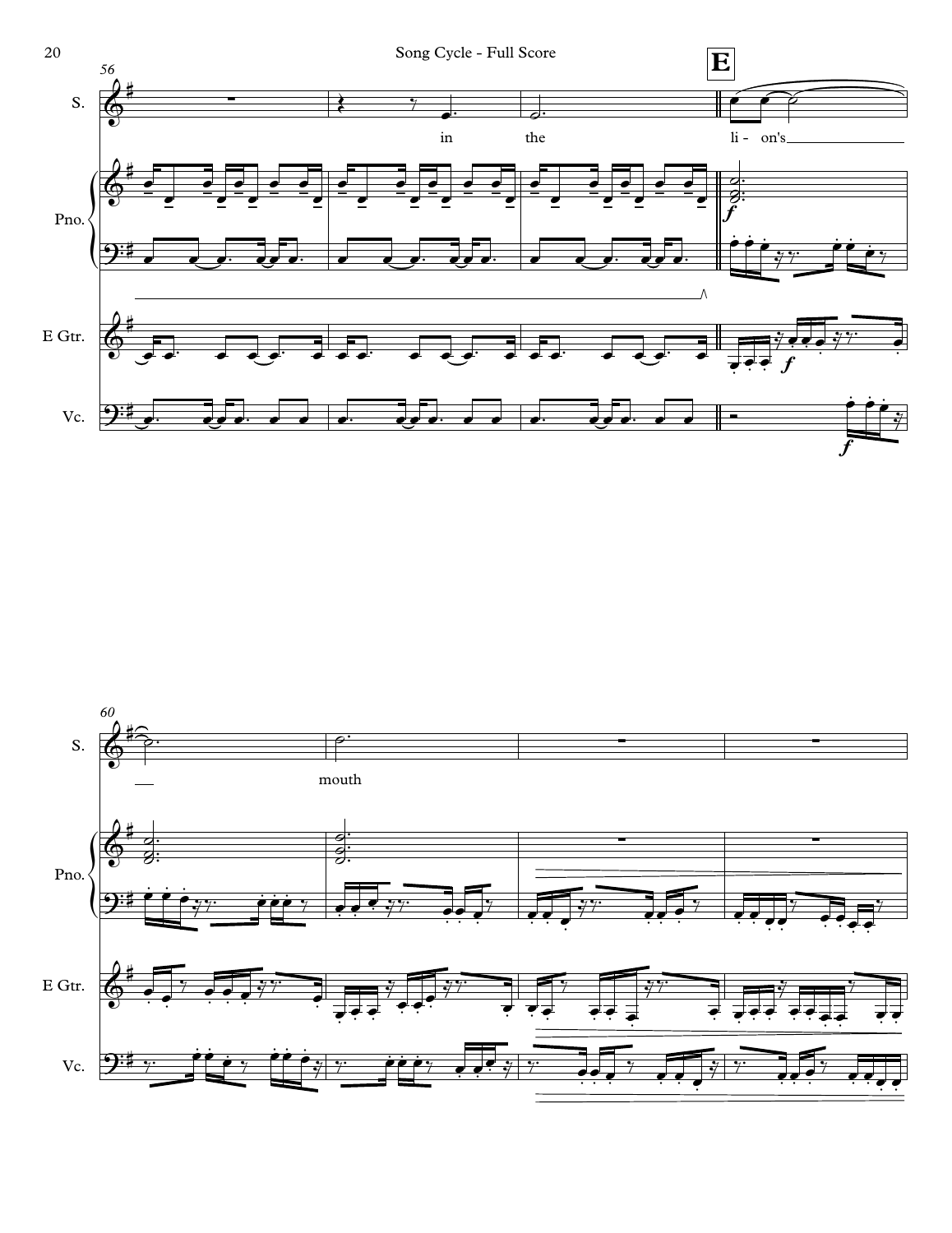

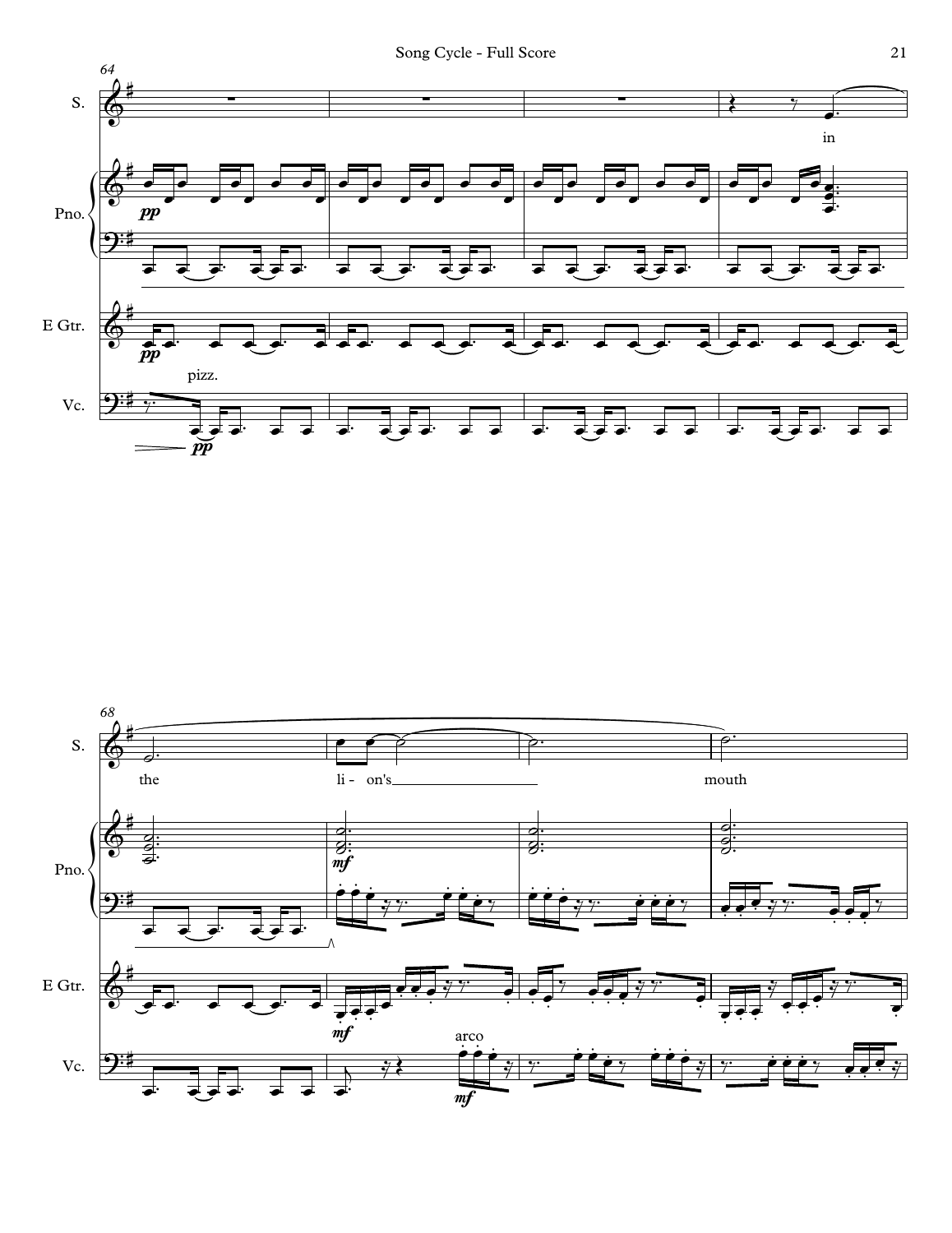

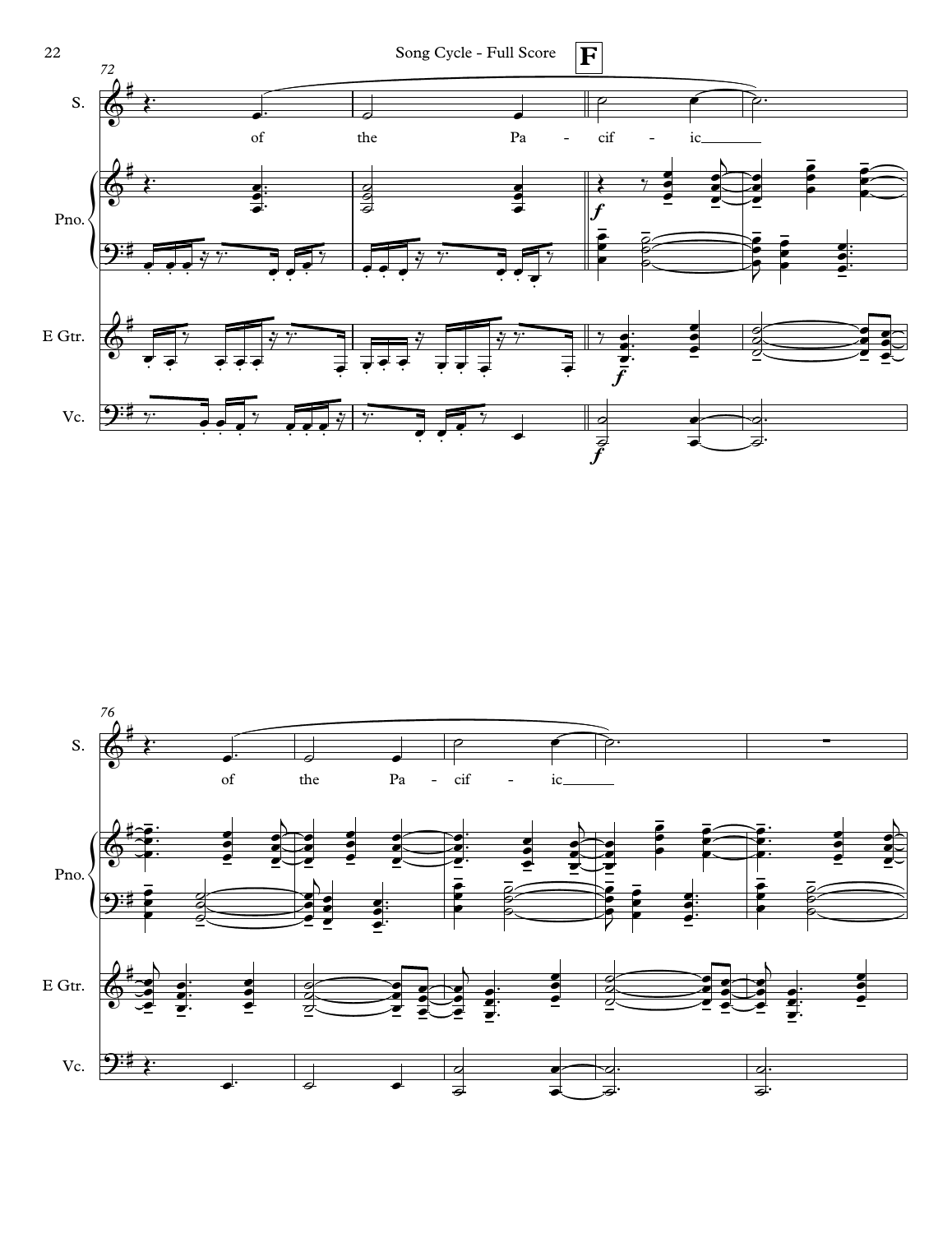

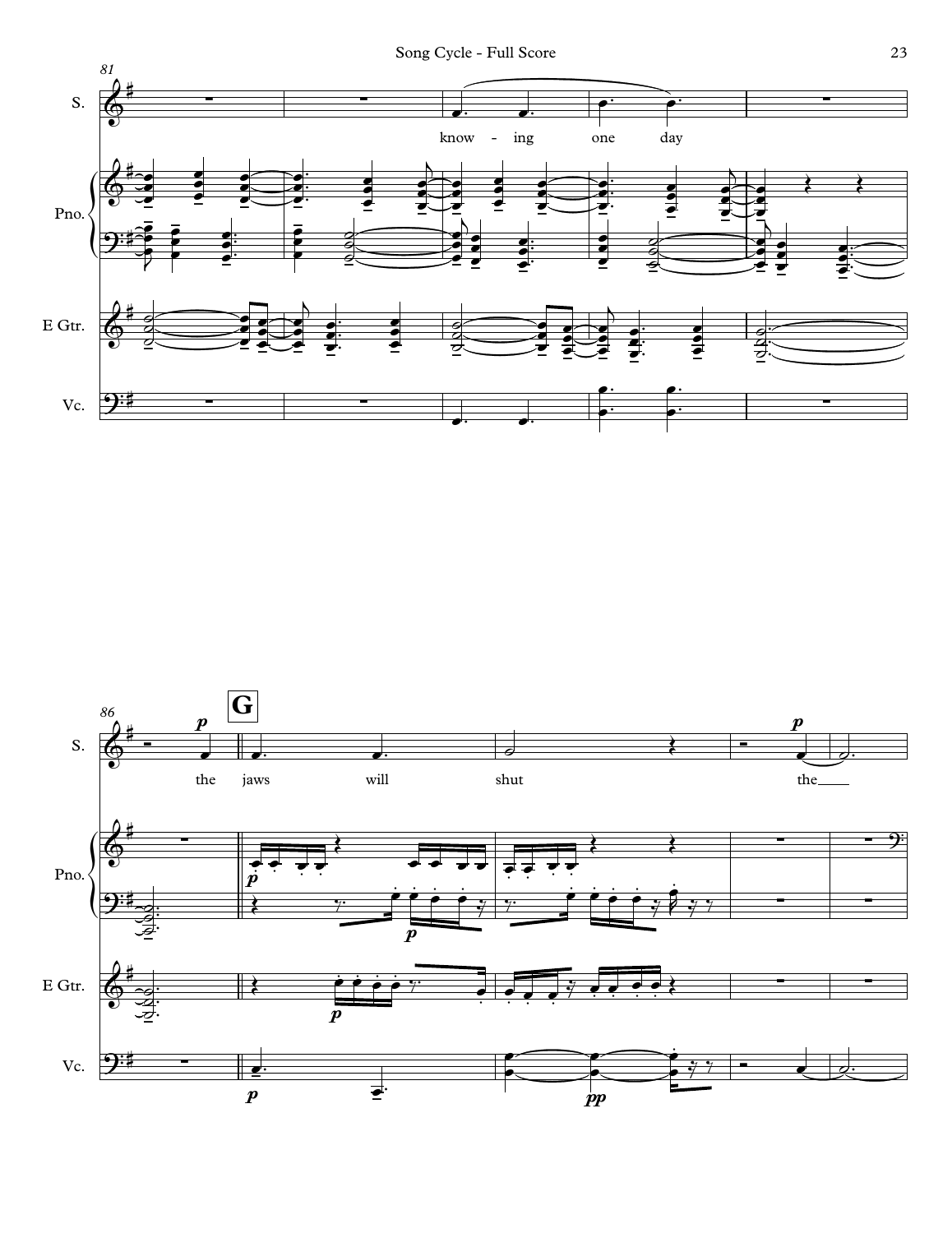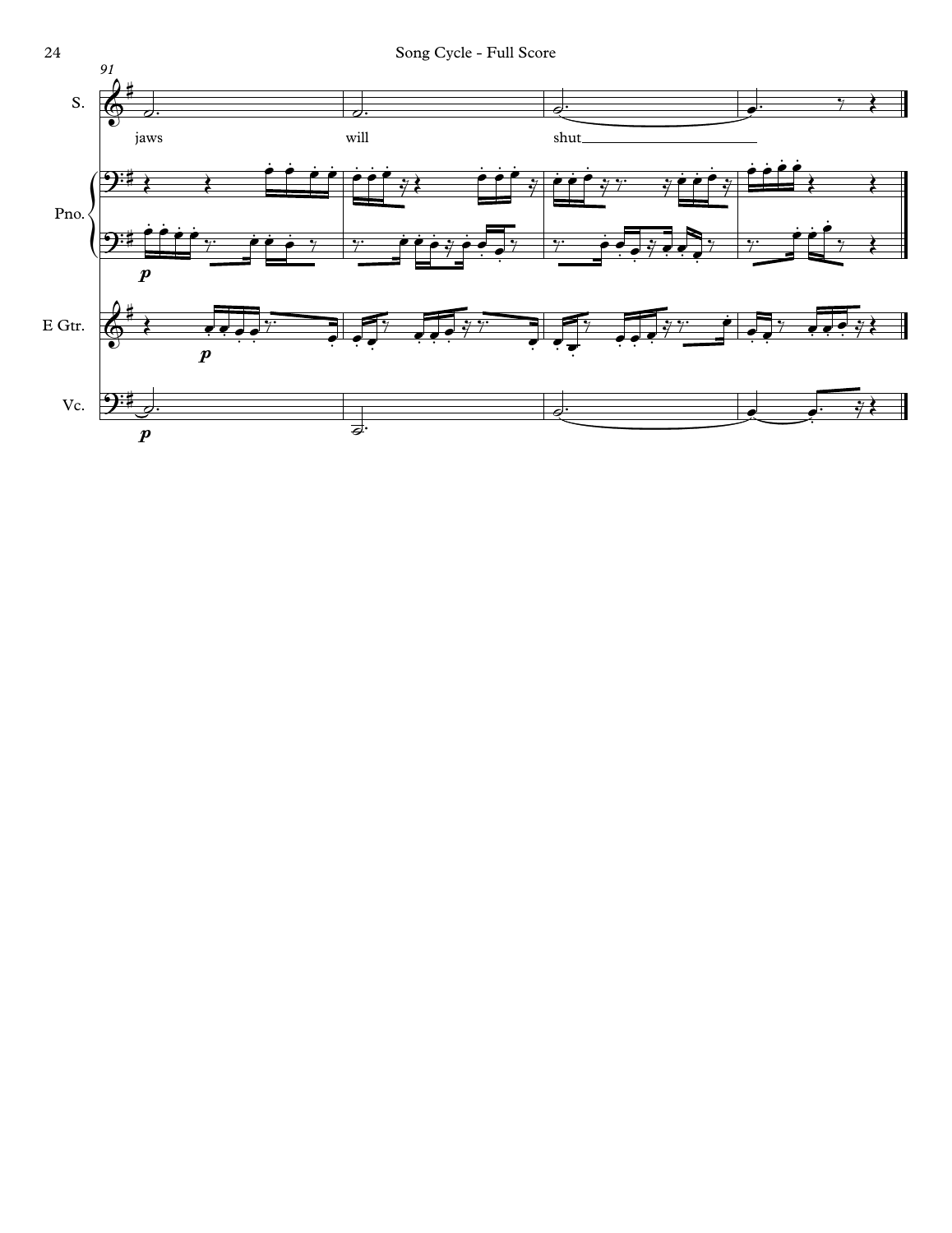## 3 - I'm sitting in the corner



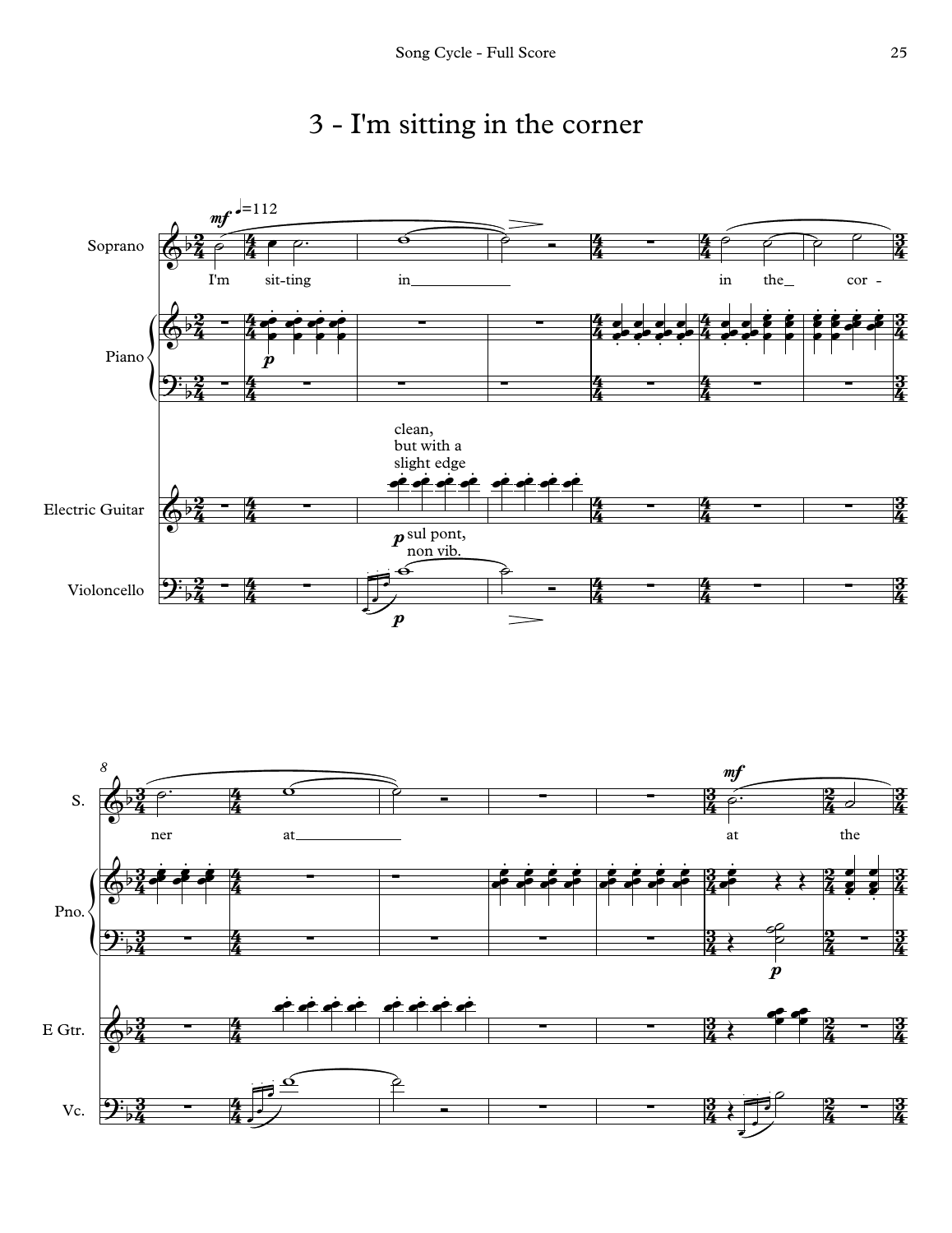

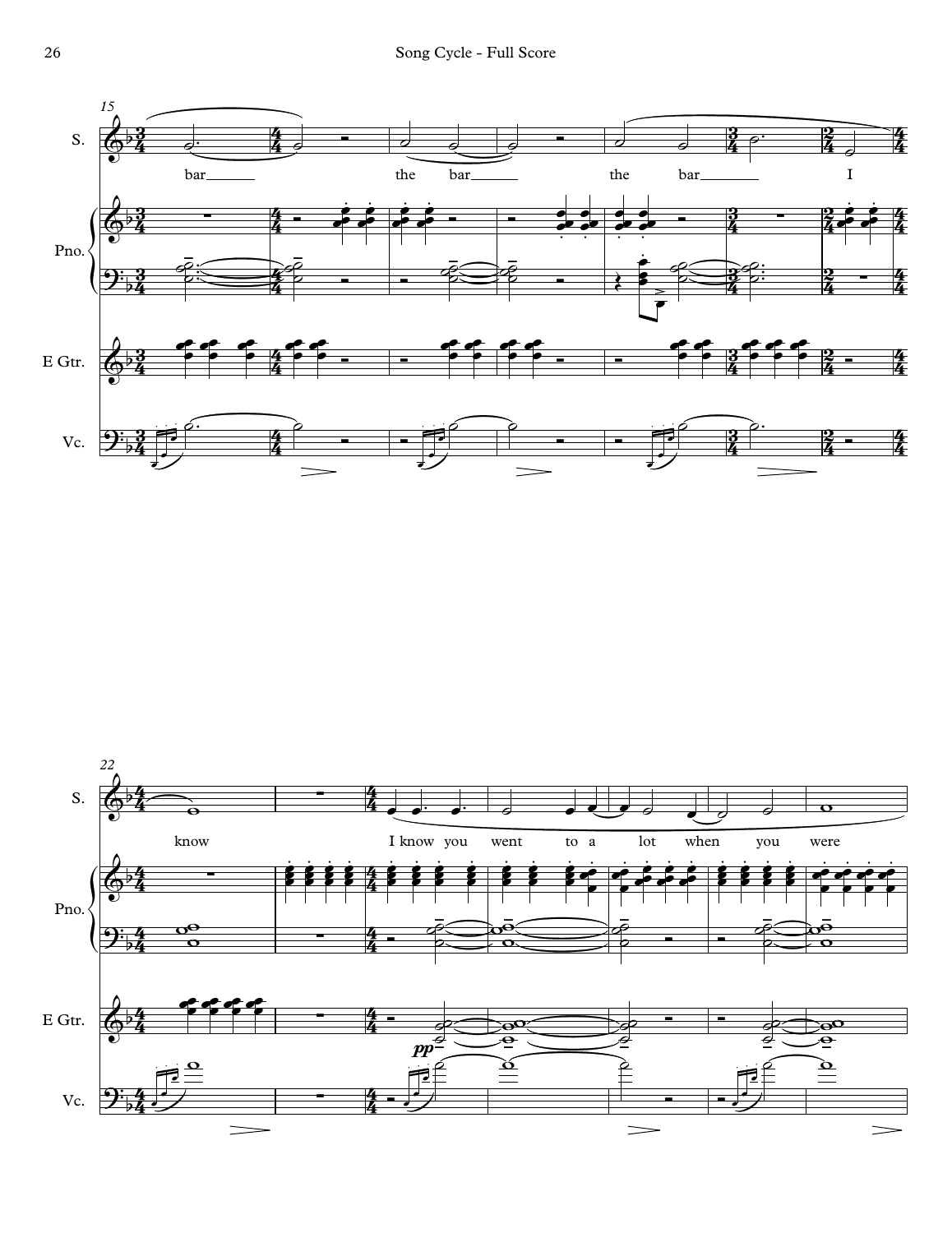

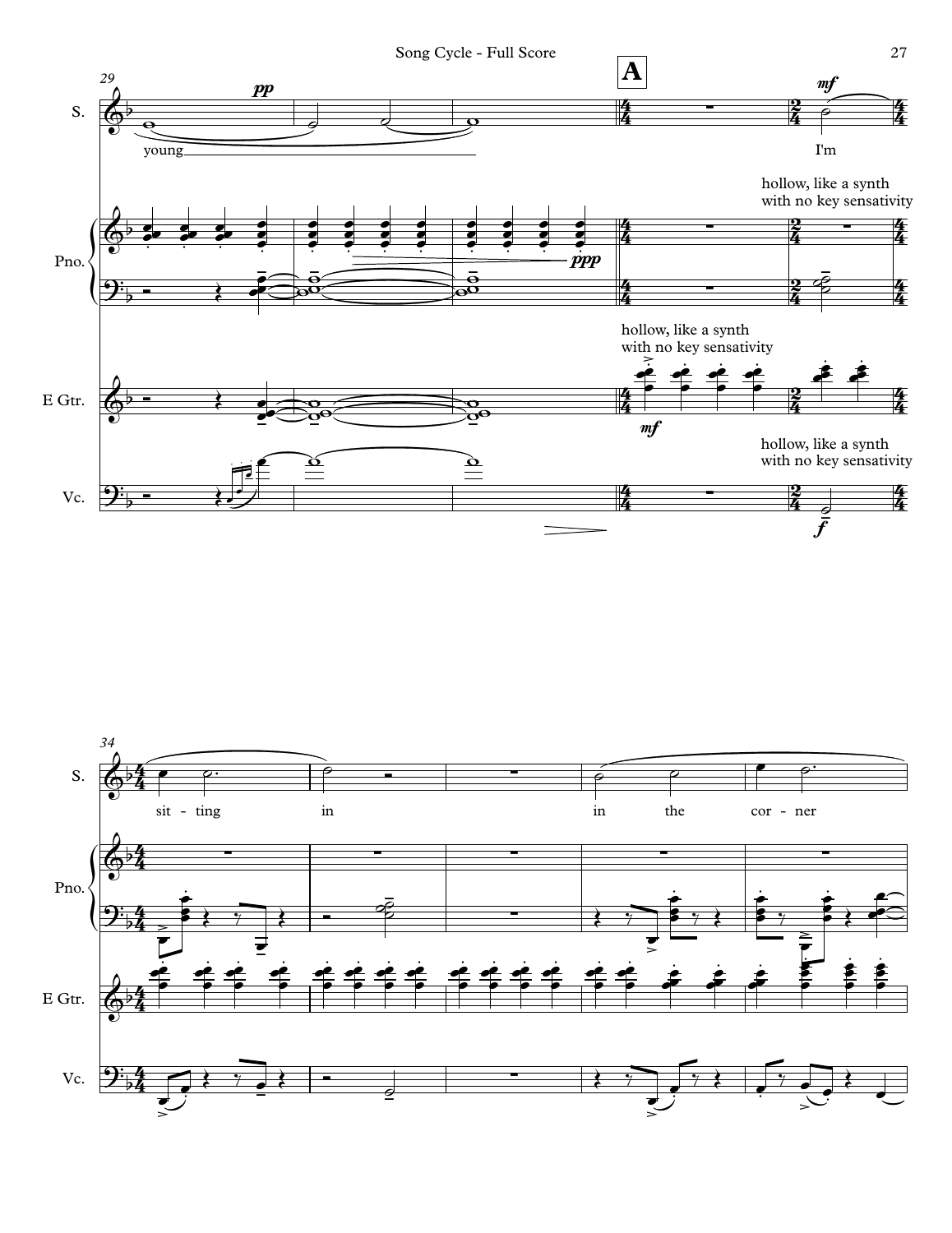

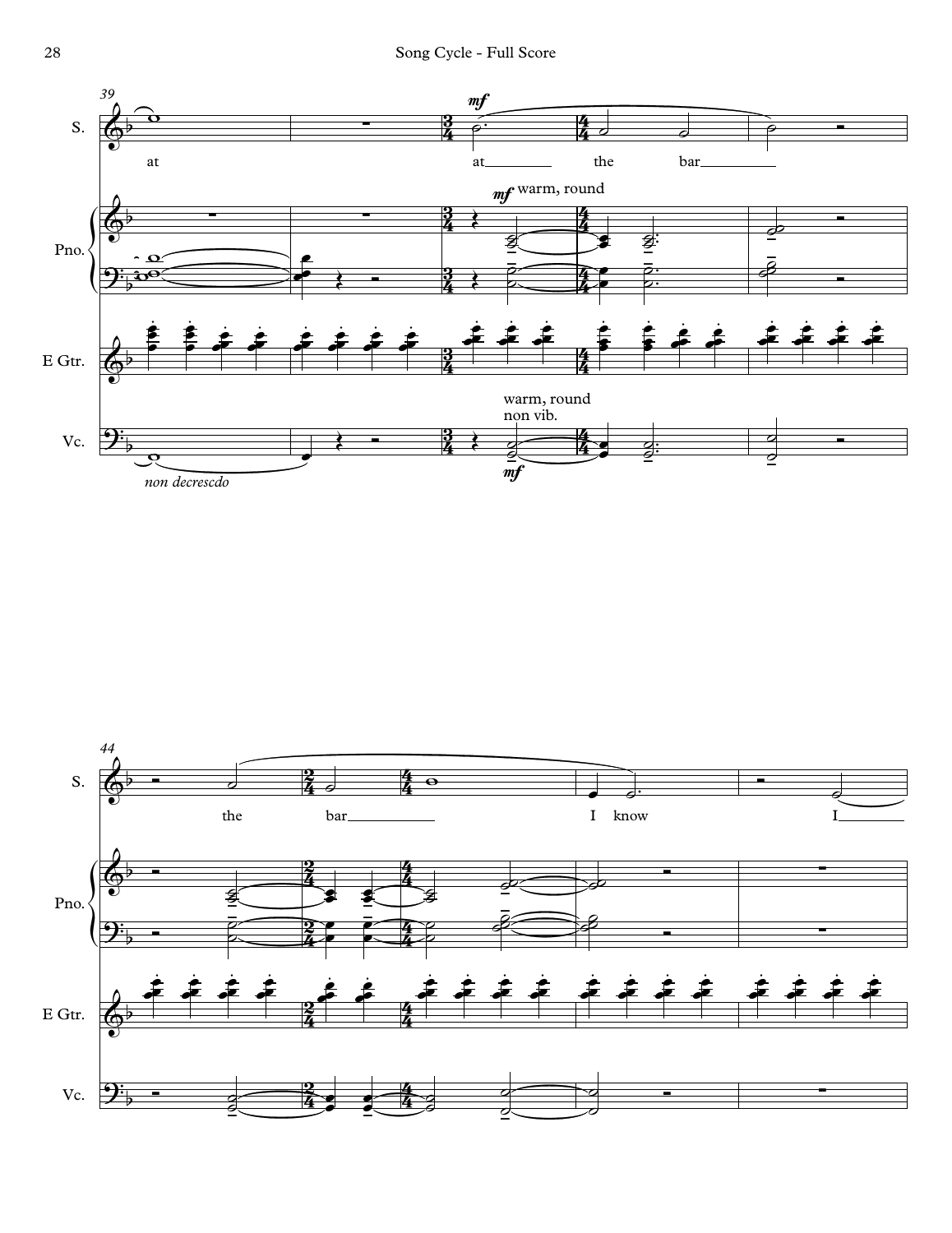![](_page_28_Figure_1.jpeg)

![](_page_28_Figure_2.jpeg)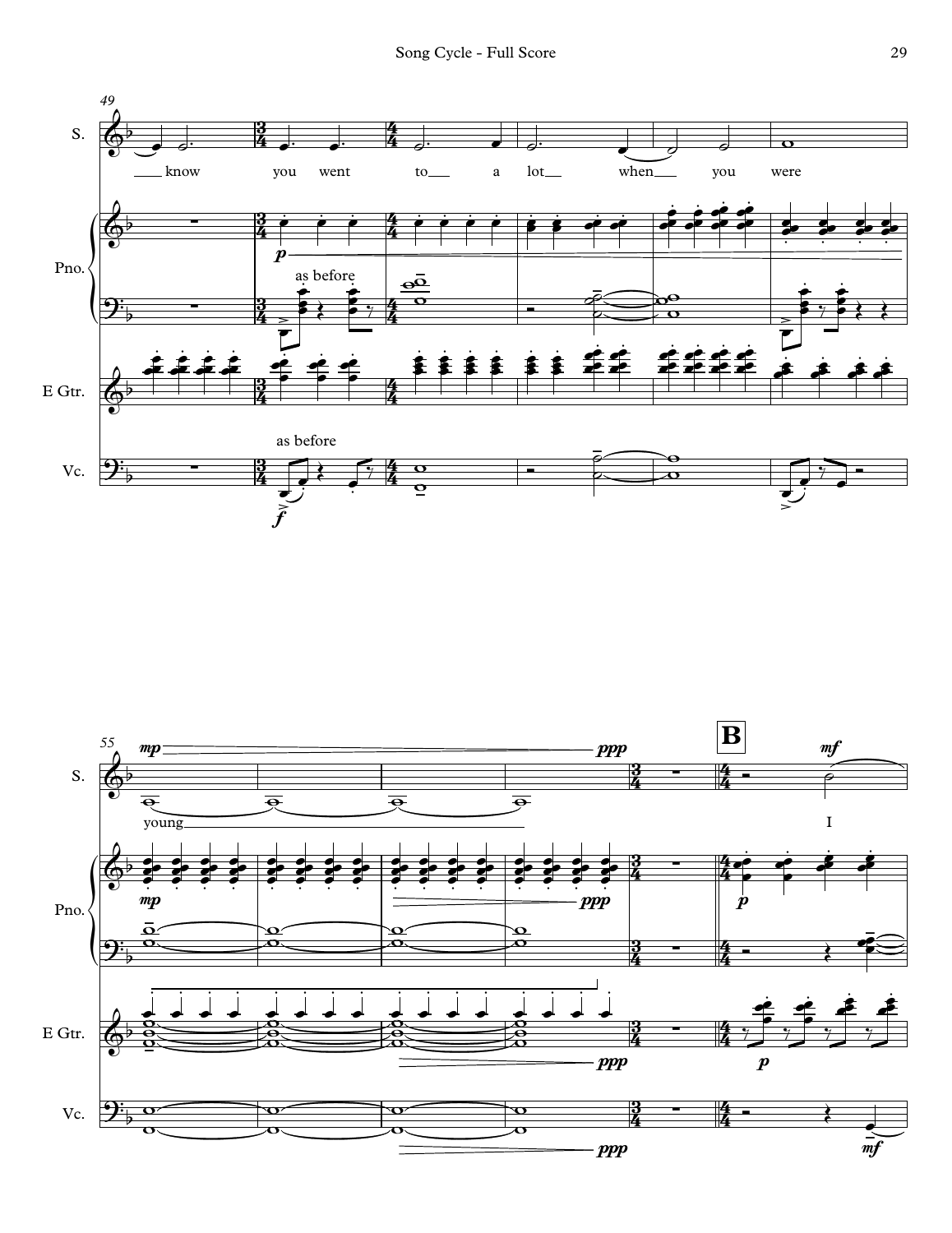![](_page_29_Figure_1.jpeg)

![](_page_29_Figure_2.jpeg)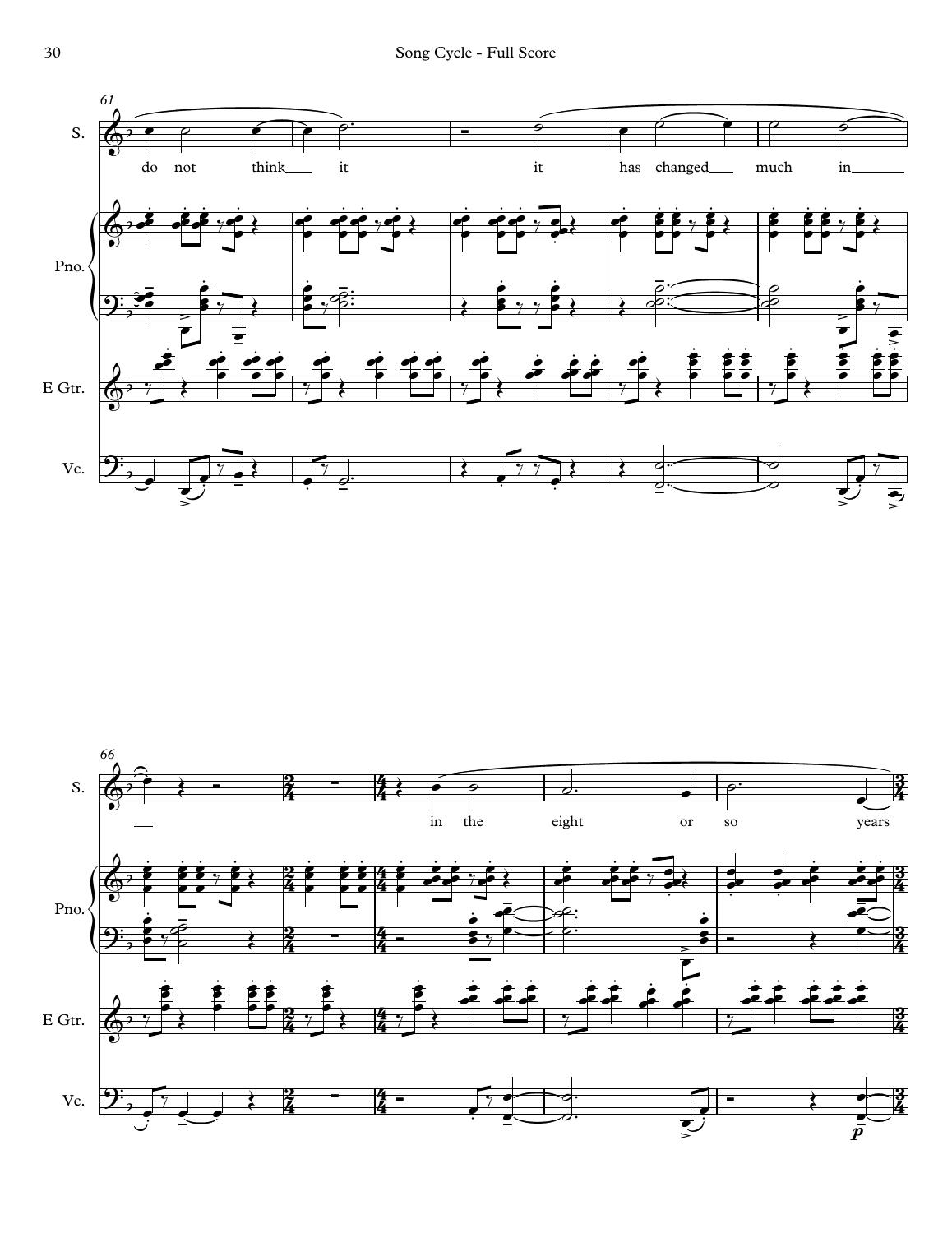![](_page_30_Figure_1.jpeg)

![](_page_30_Figure_2.jpeg)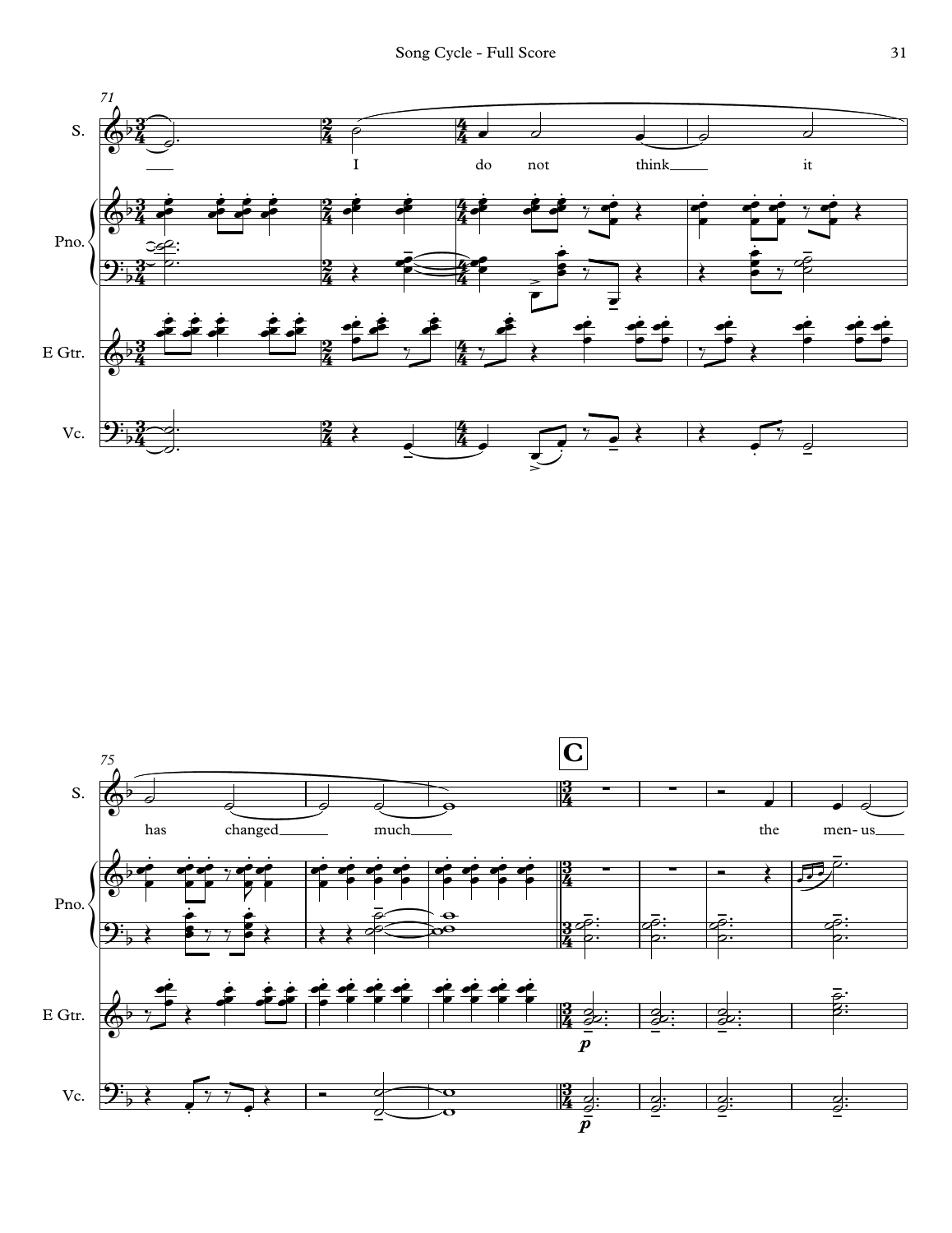![](_page_31_Figure_1.jpeg)

![](_page_31_Figure_2.jpeg)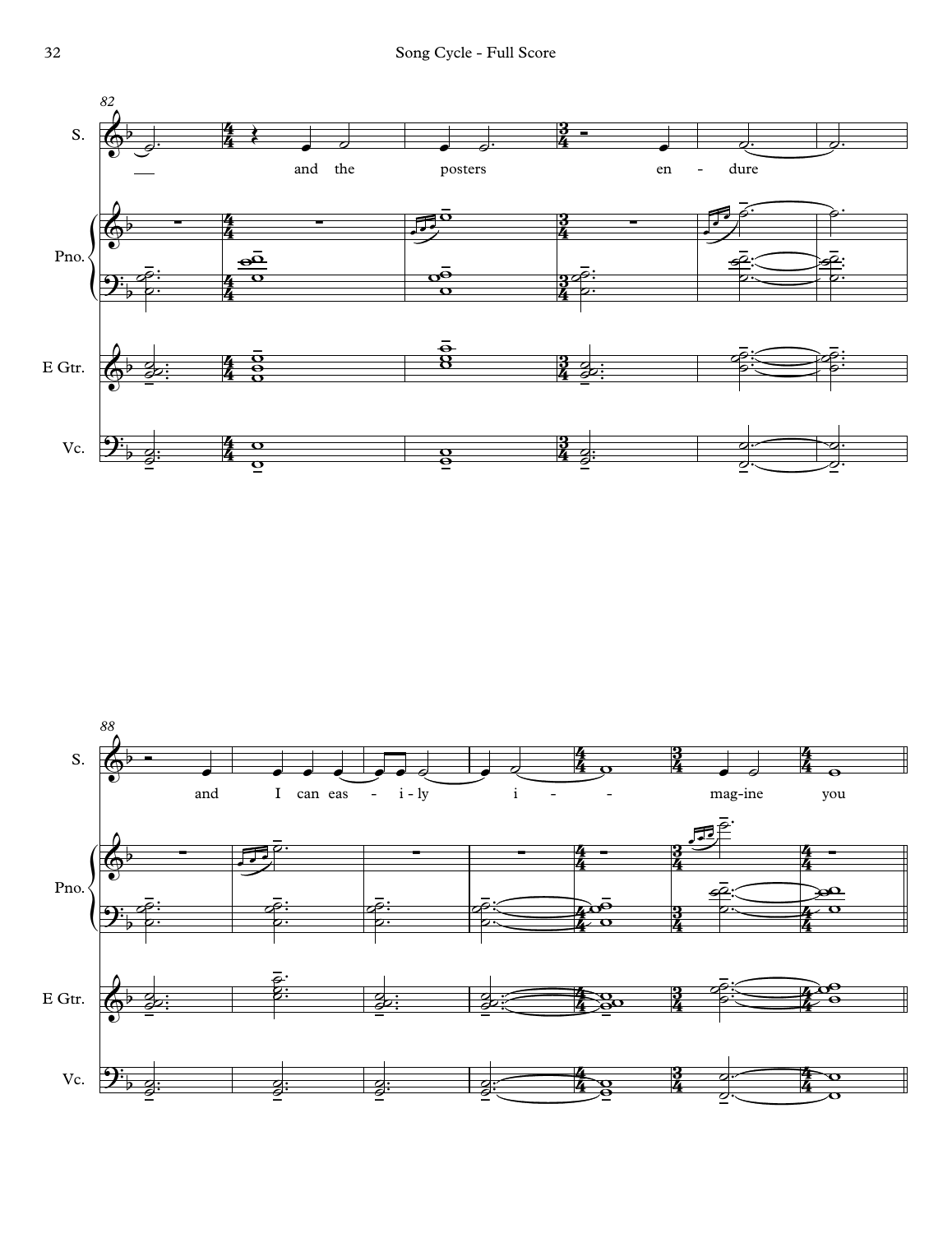![](_page_32_Figure_1.jpeg)

![](_page_32_Figure_2.jpeg)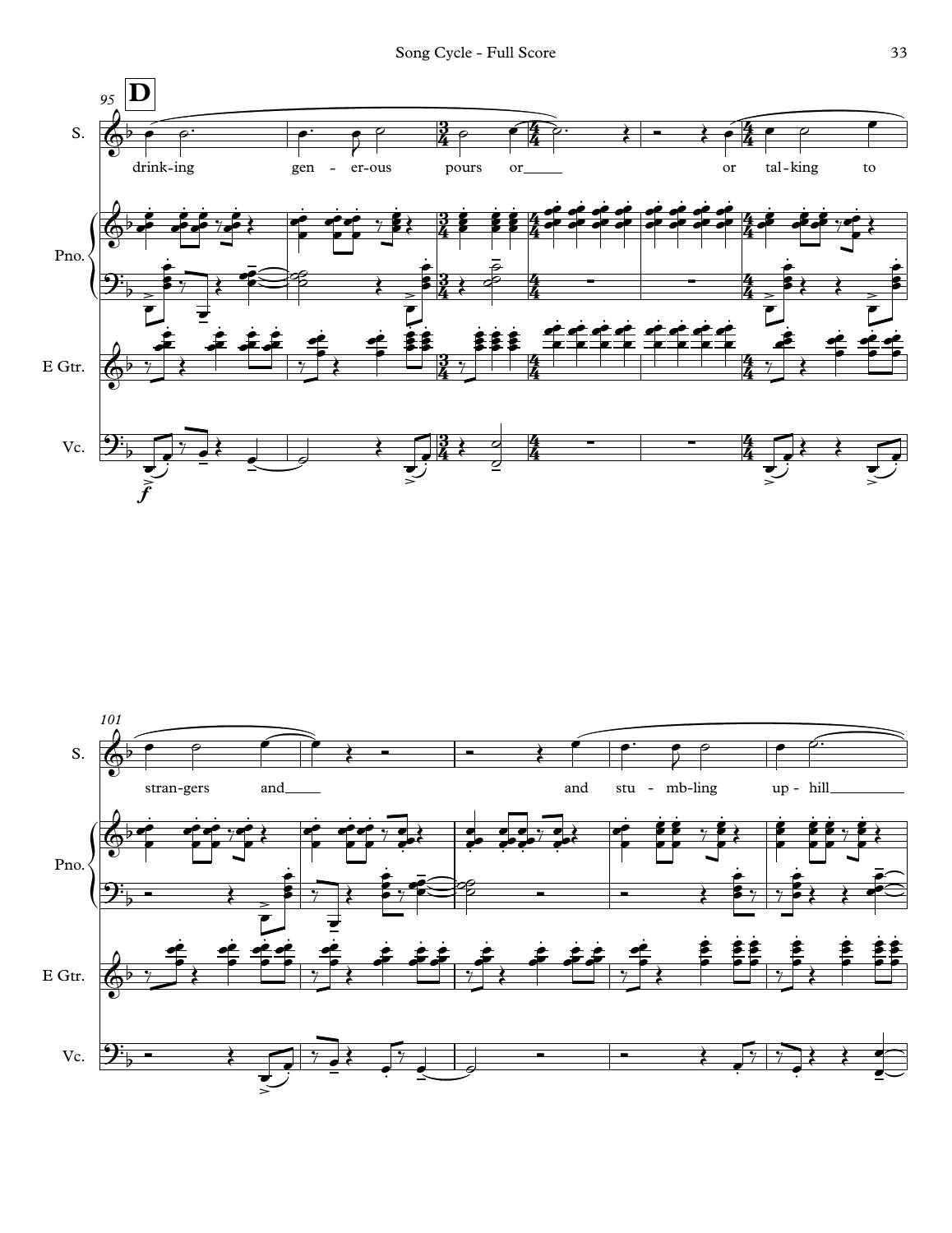![](_page_33_Figure_1.jpeg)

![](_page_33_Figure_2.jpeg)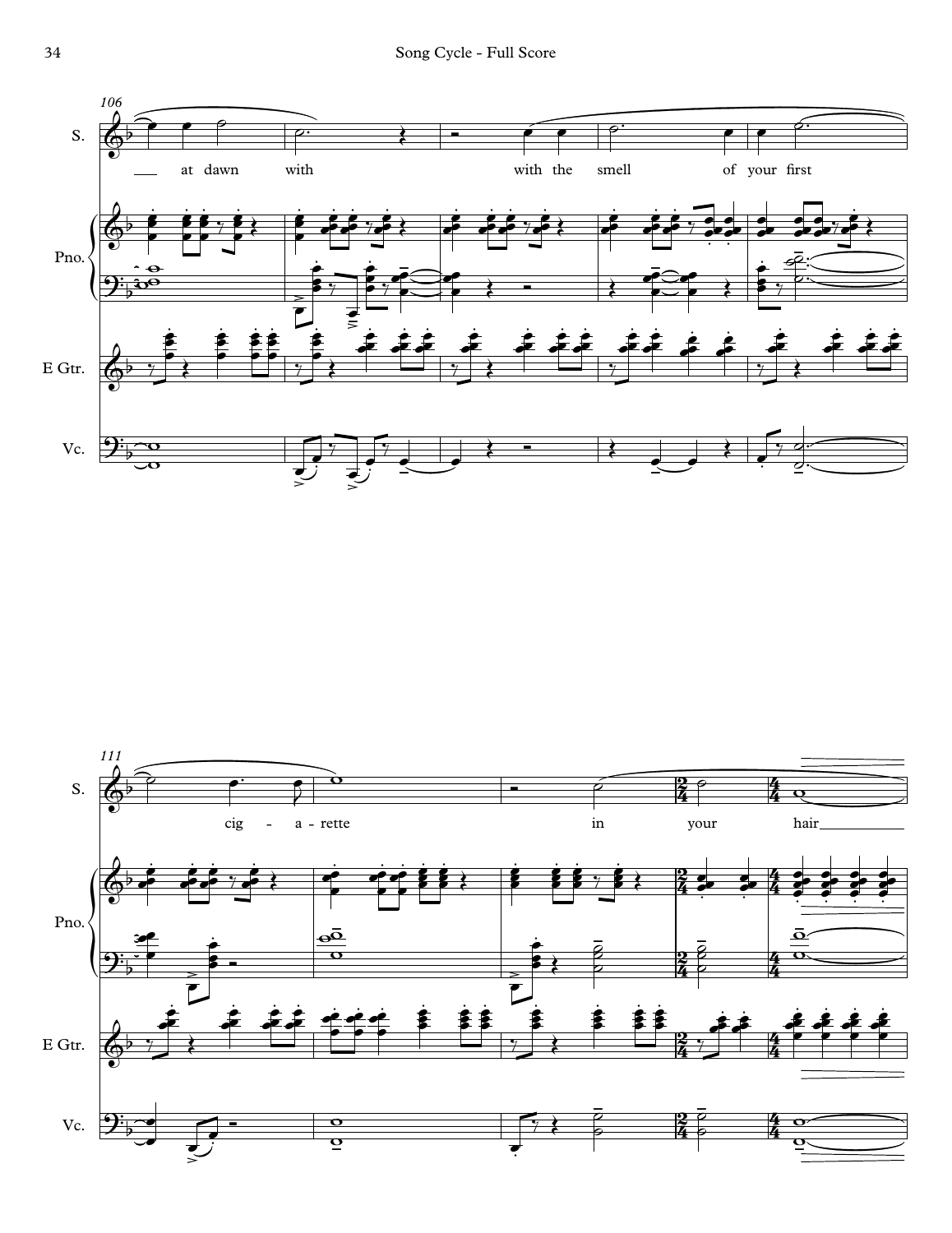![](_page_34_Figure_1.jpeg)

![](_page_34_Figure_2.jpeg)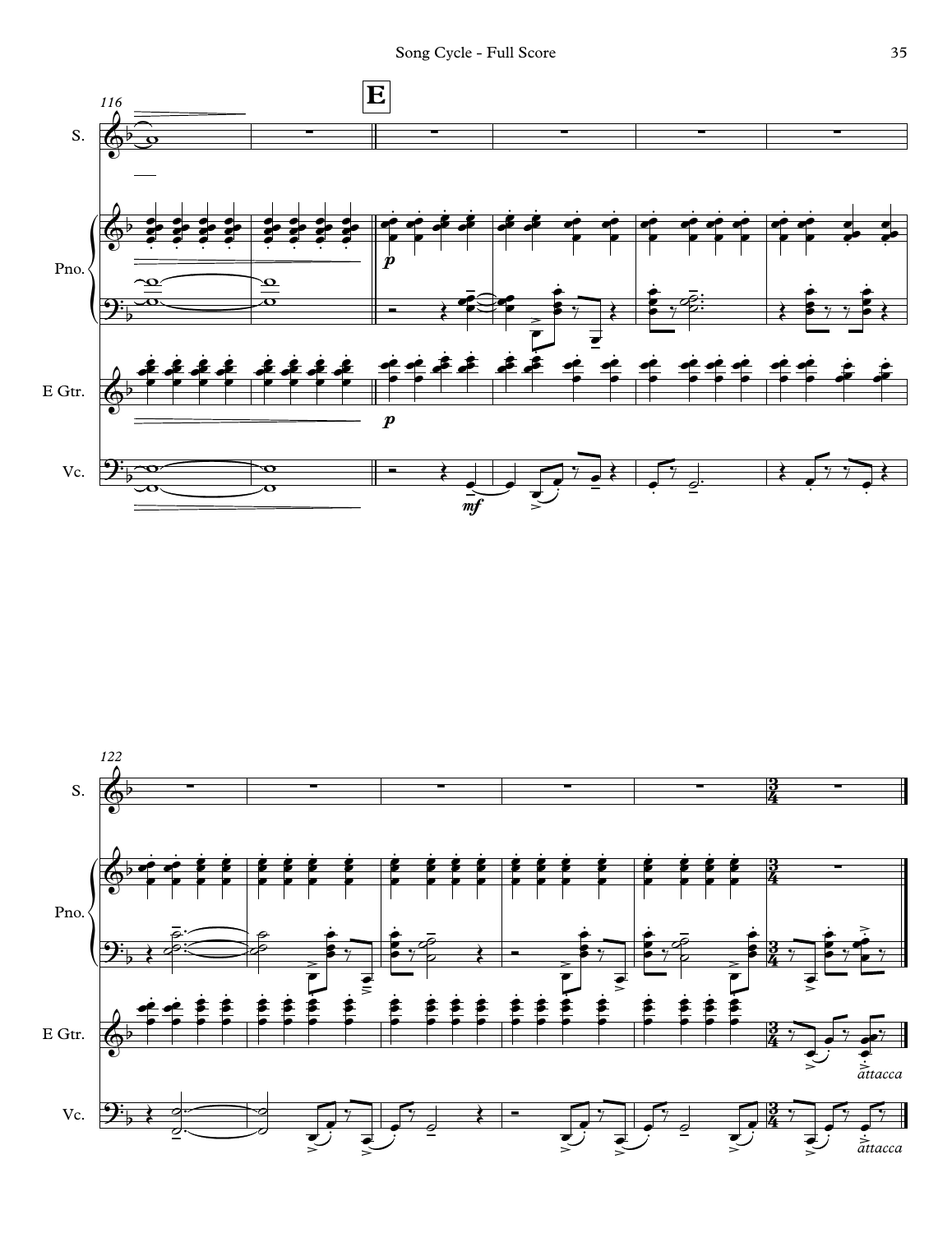![](_page_35_Figure_1.jpeg)

![](_page_35_Figure_2.jpeg)

![](_page_35_Figure_3.jpeg)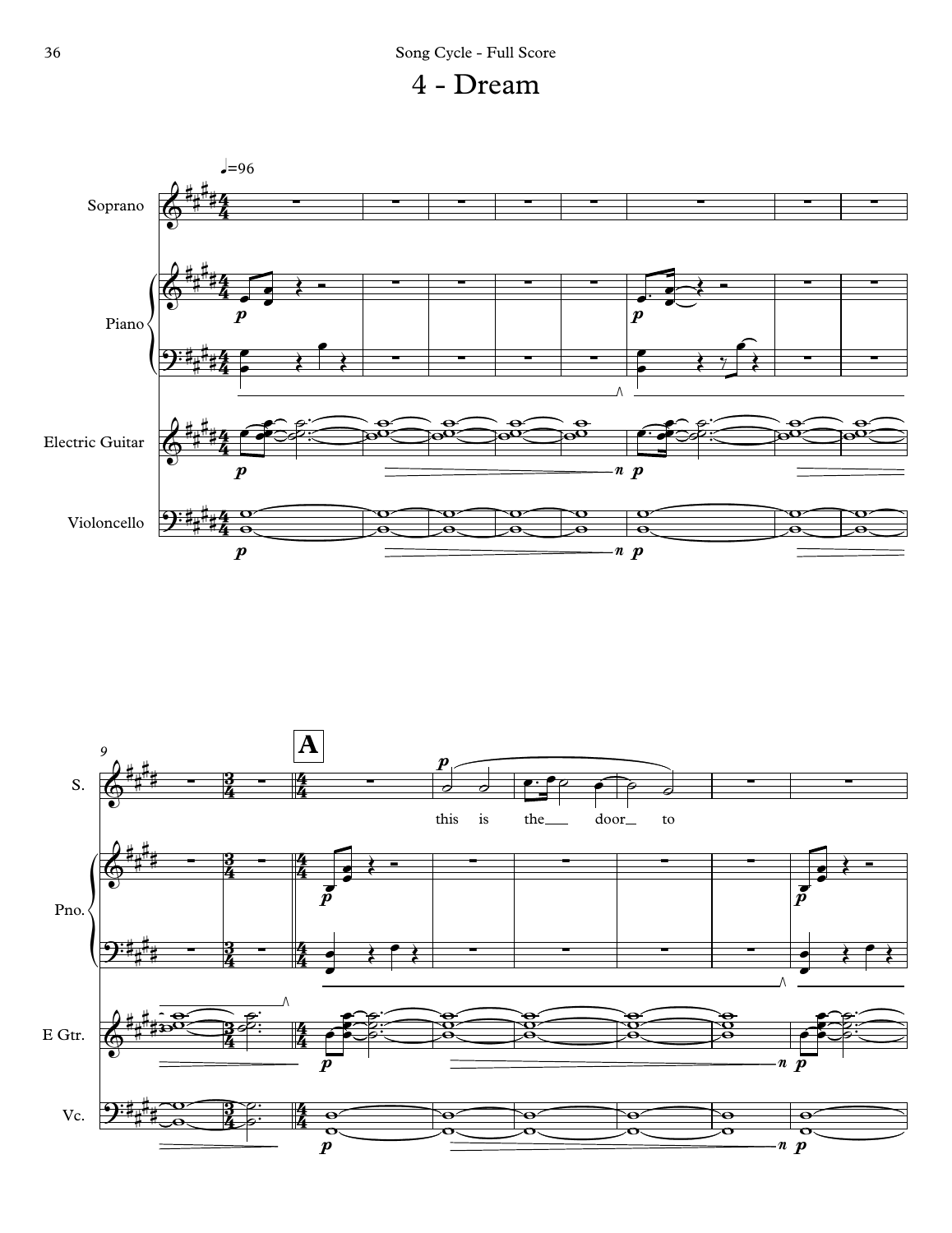![](_page_36_Figure_0.jpeg)

![](_page_36_Figure_1.jpeg)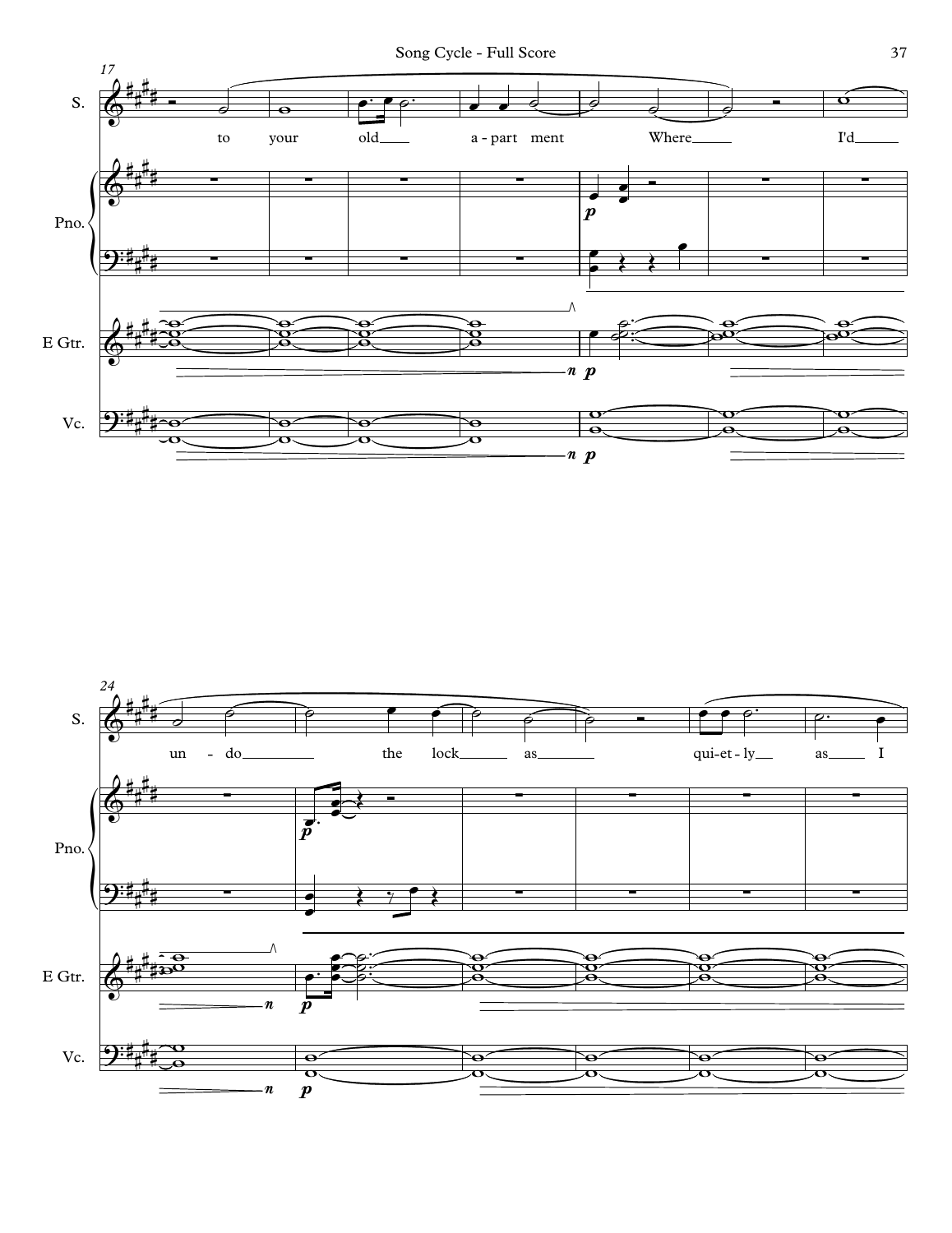![](_page_37_Figure_0.jpeg)

![](_page_37_Figure_1.jpeg)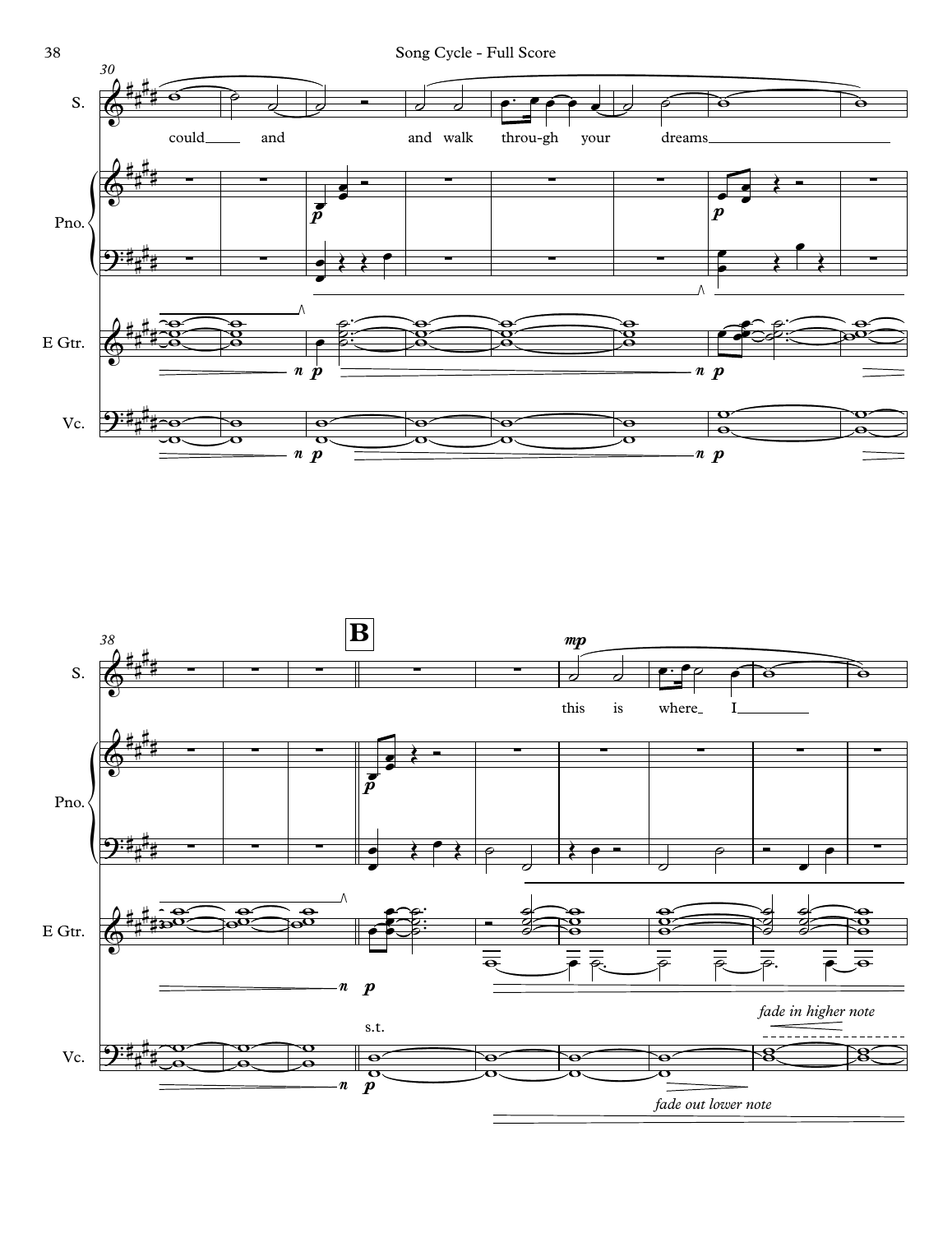![](_page_38_Figure_0.jpeg)

![](_page_38_Figure_1.jpeg)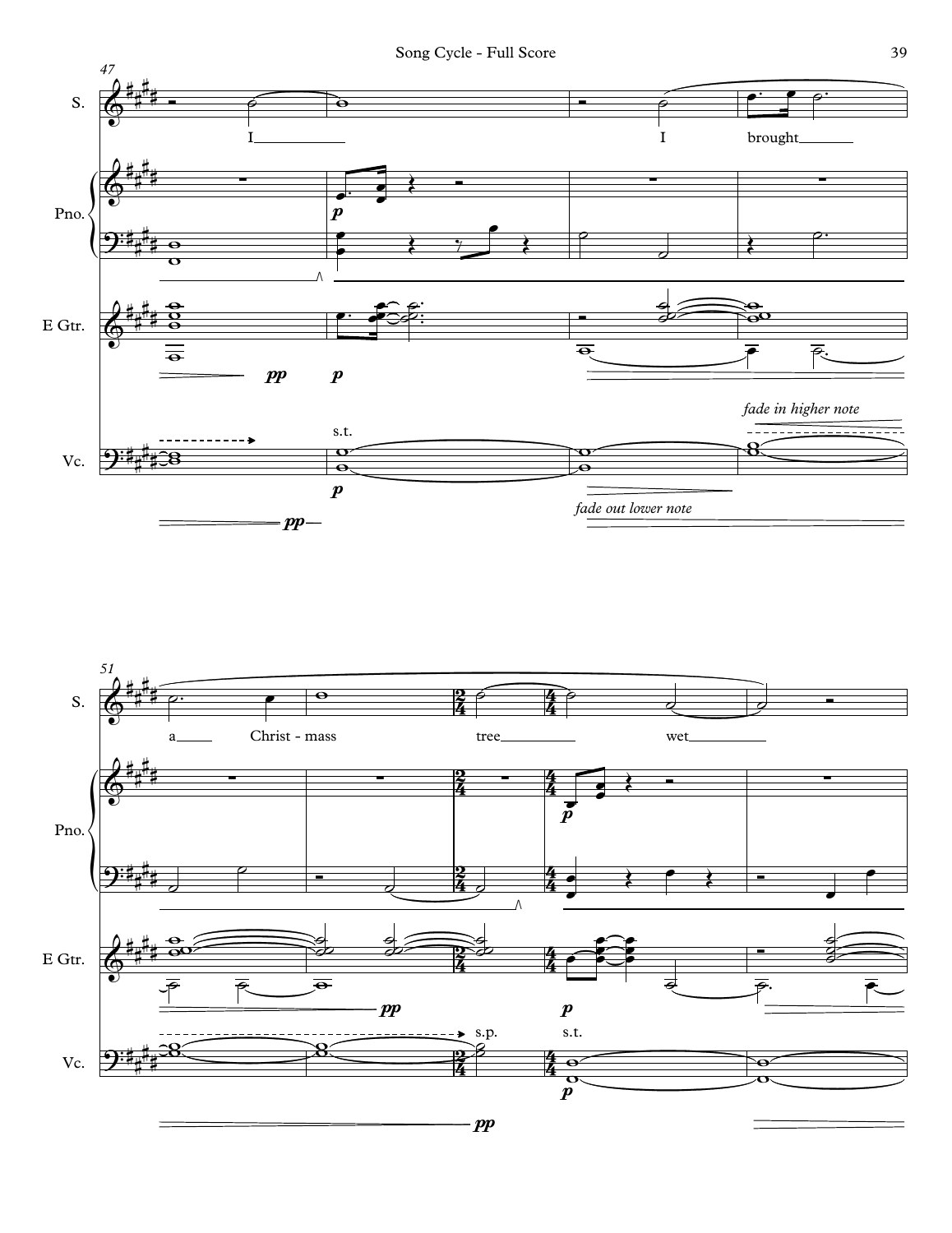![](_page_39_Figure_0.jpeg)

![](_page_39_Figure_1.jpeg)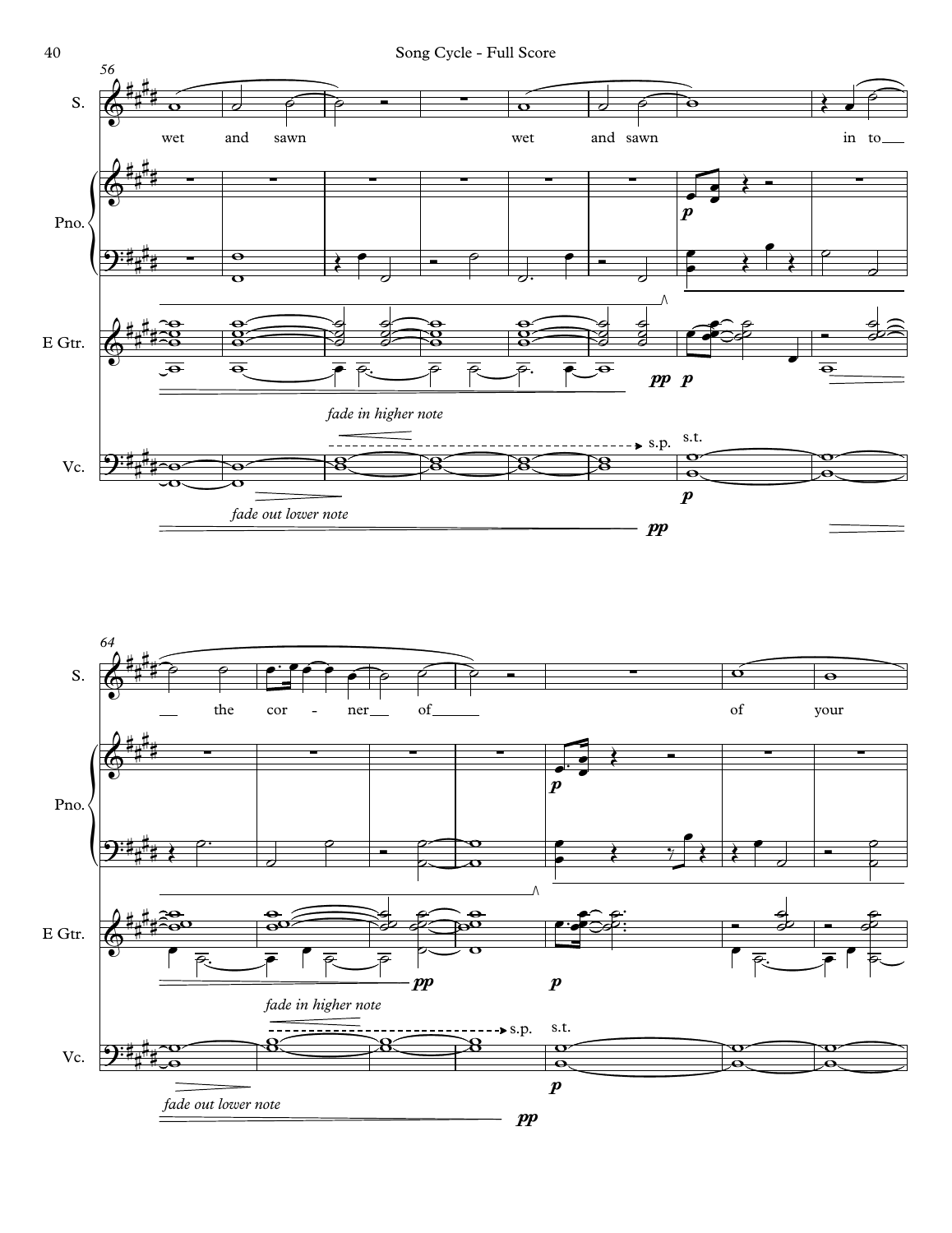![](_page_40_Figure_0.jpeg)

![](_page_40_Figure_1.jpeg)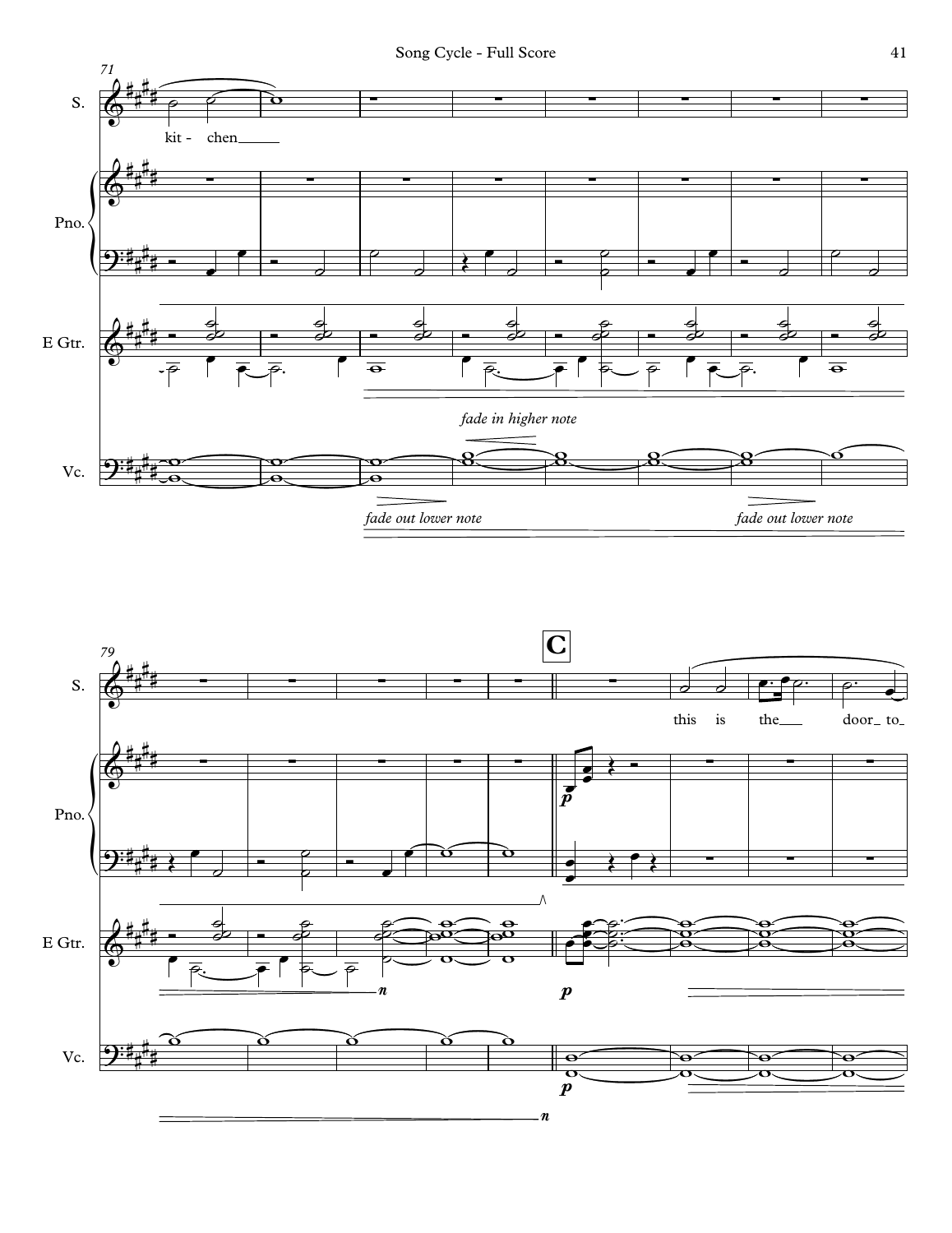![](_page_41_Figure_0.jpeg)

![](_page_41_Figure_1.jpeg)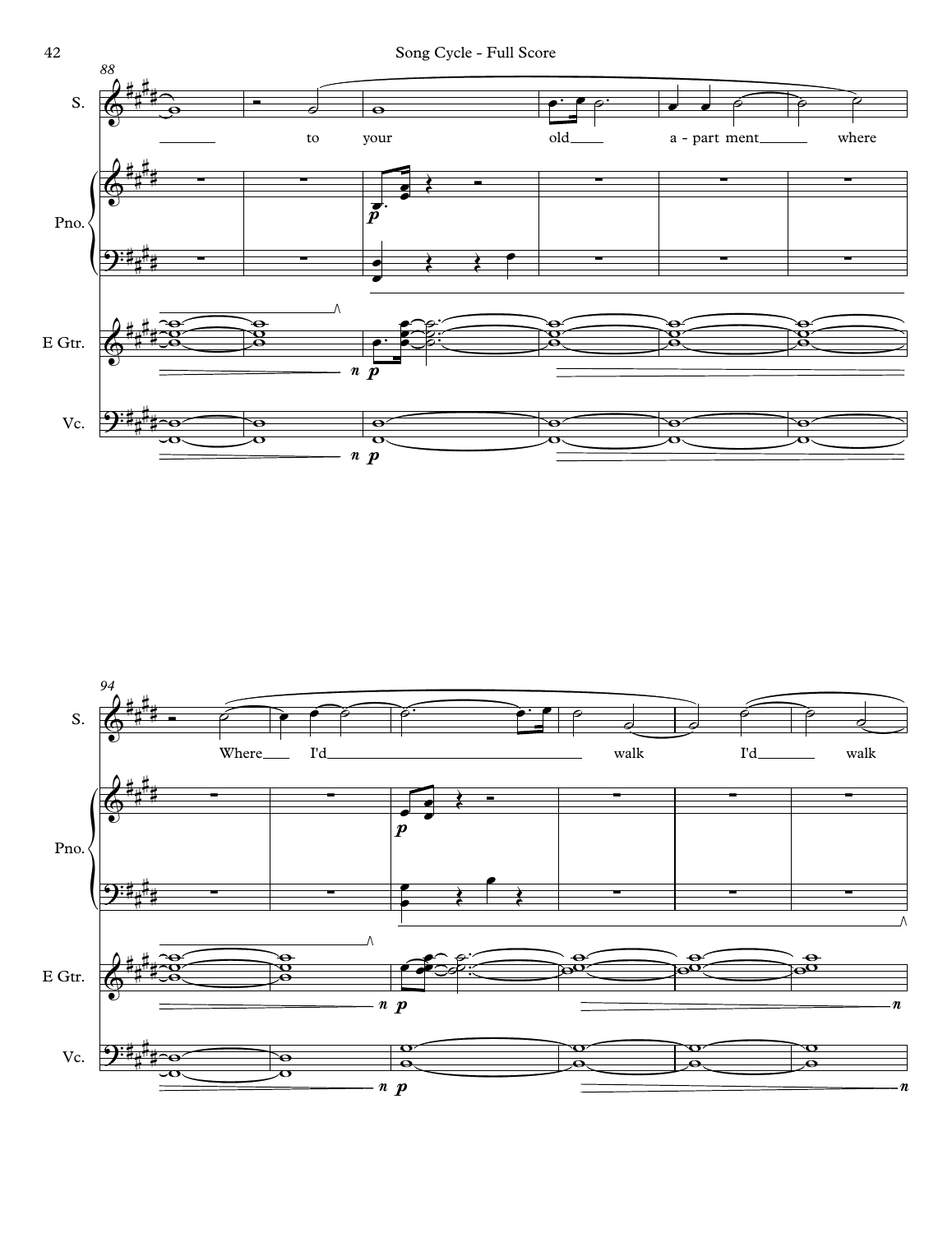![](_page_42_Figure_0.jpeg)

![](_page_42_Figure_1.jpeg)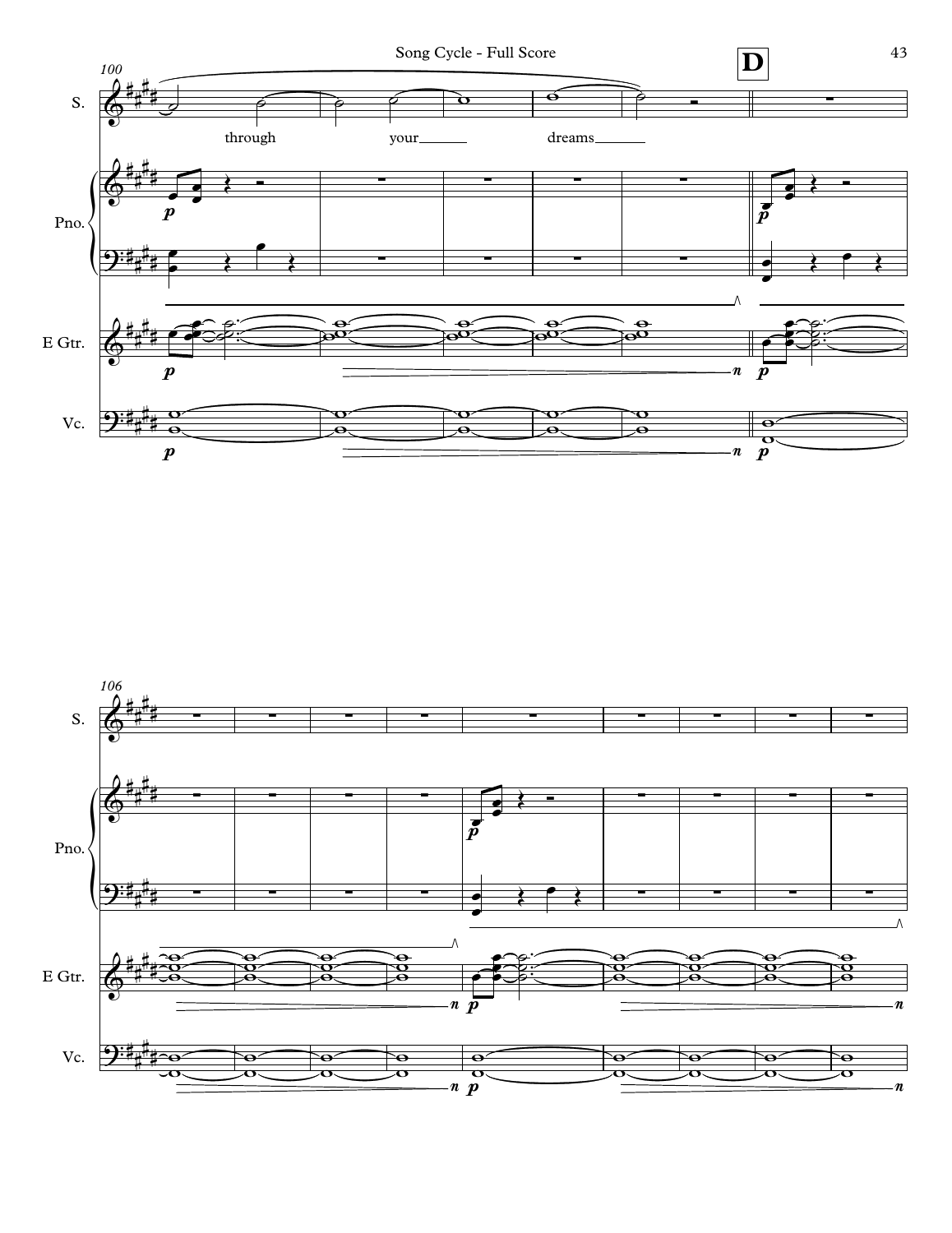![](_page_43_Figure_0.jpeg)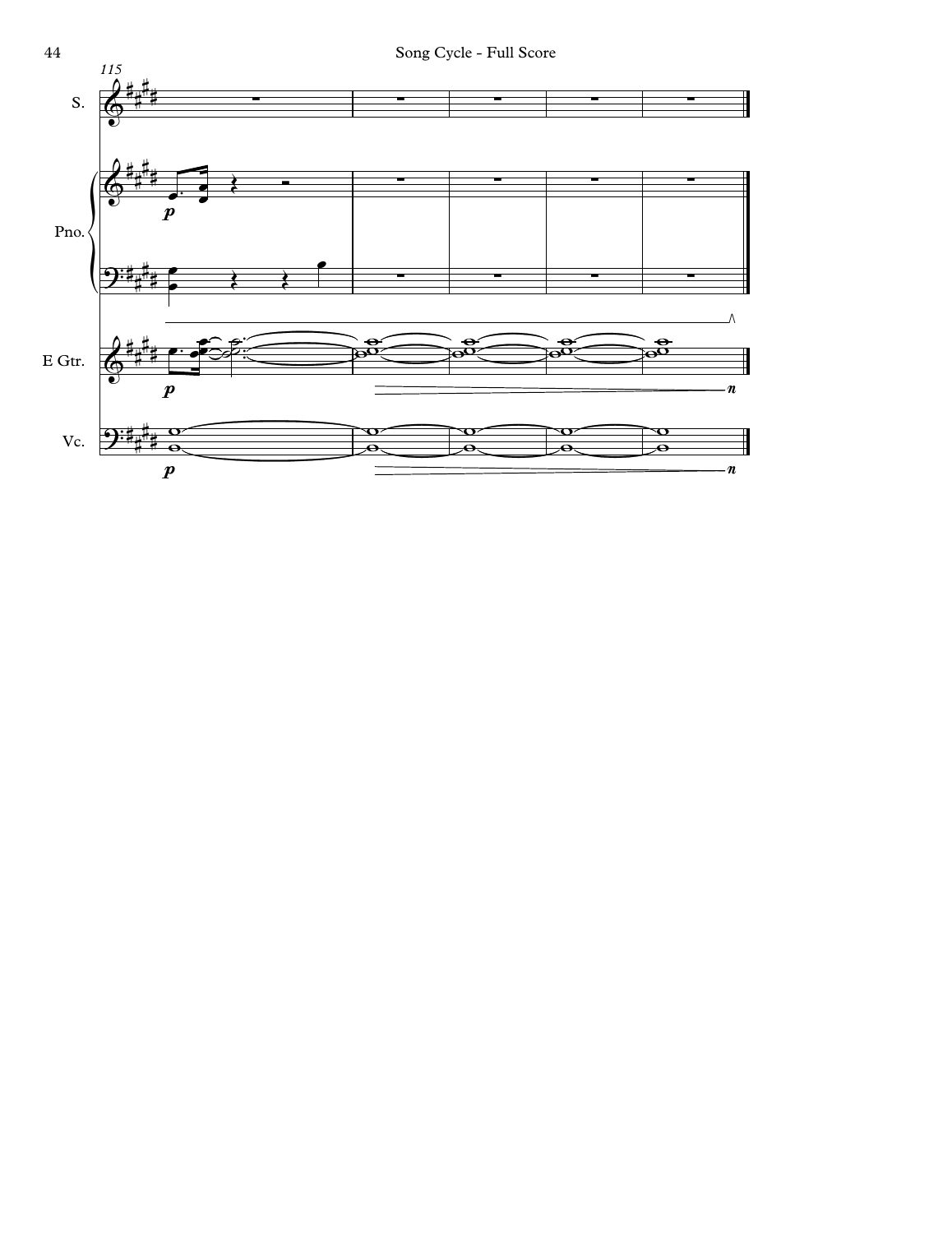![](_page_44_Figure_1.jpeg)

![](_page_44_Figure_2.jpeg)

![](_page_44_Figure_3.jpeg)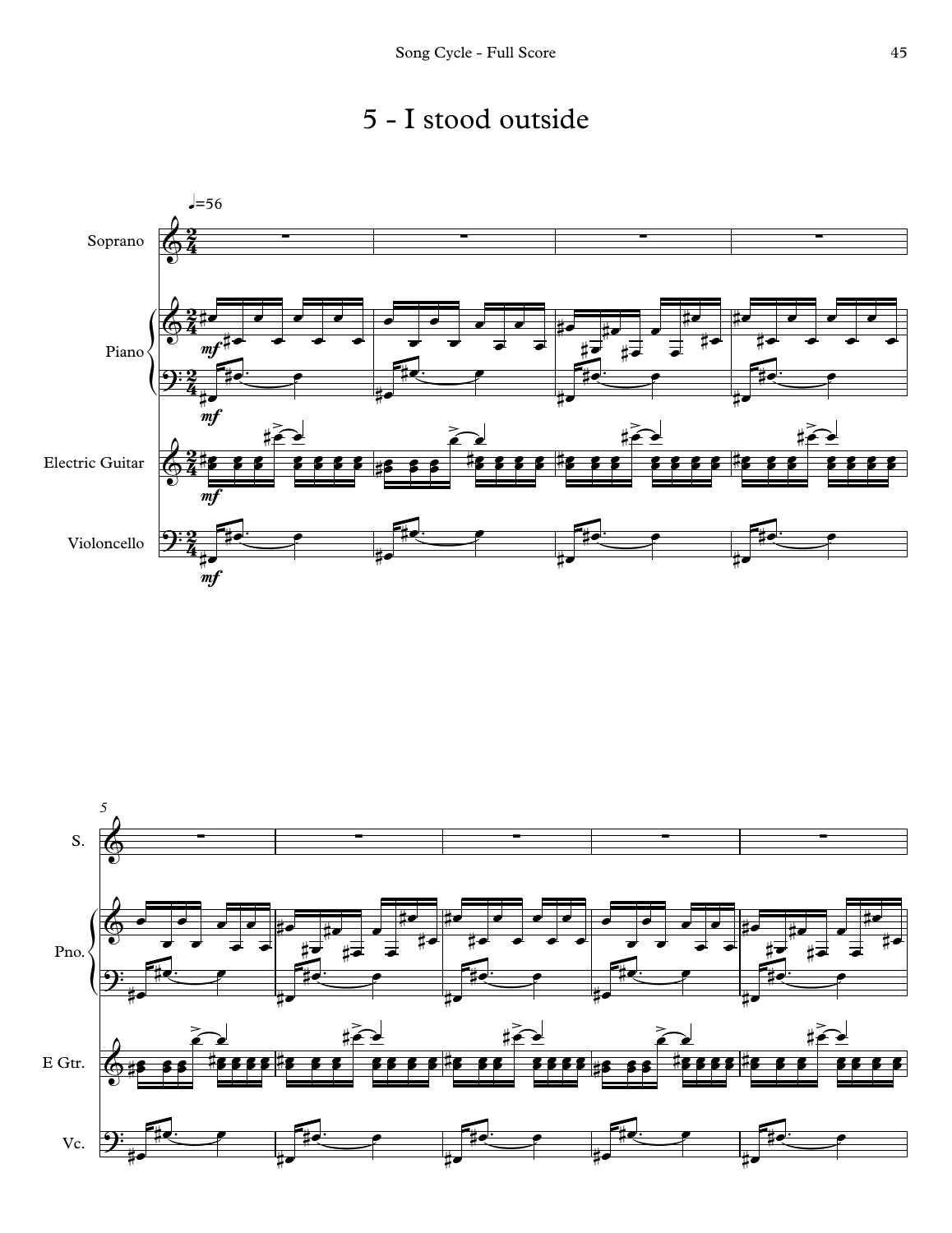![](_page_45_Figure_0.jpeg)

![](_page_45_Figure_1.jpeg)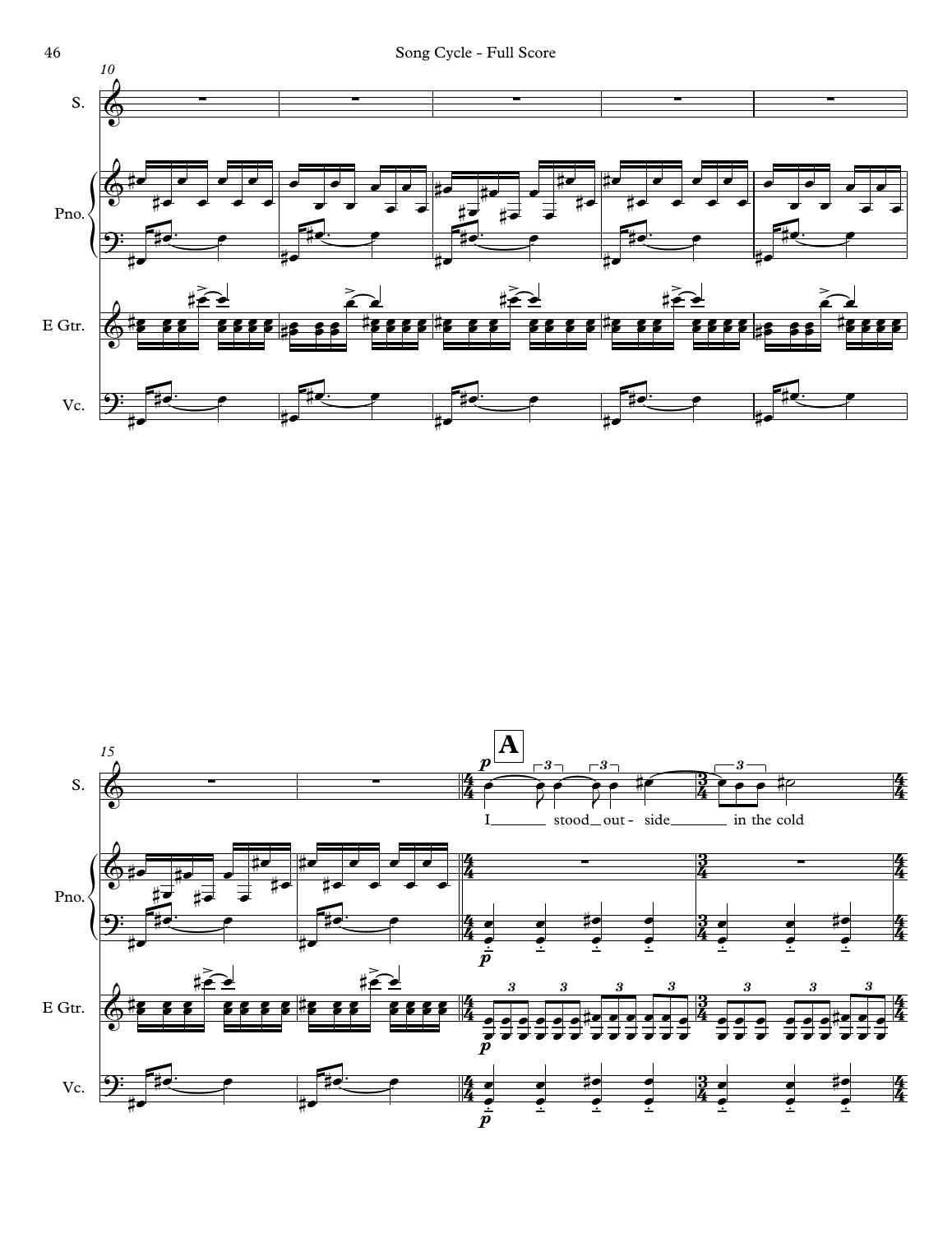![](_page_46_Figure_0.jpeg)

![](_page_46_Figure_1.jpeg)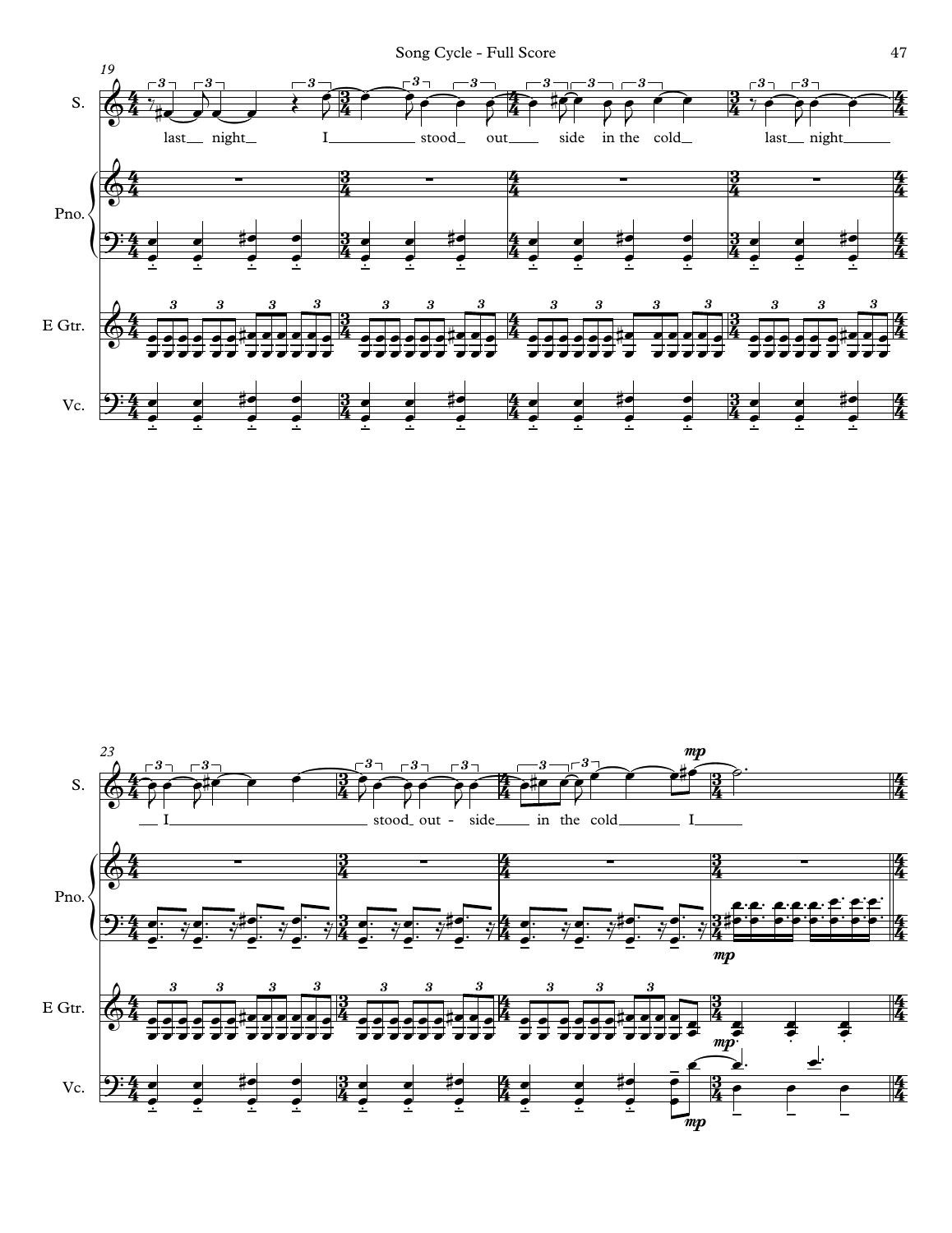![](_page_47_Figure_0.jpeg)

![](_page_47_Figure_1.jpeg)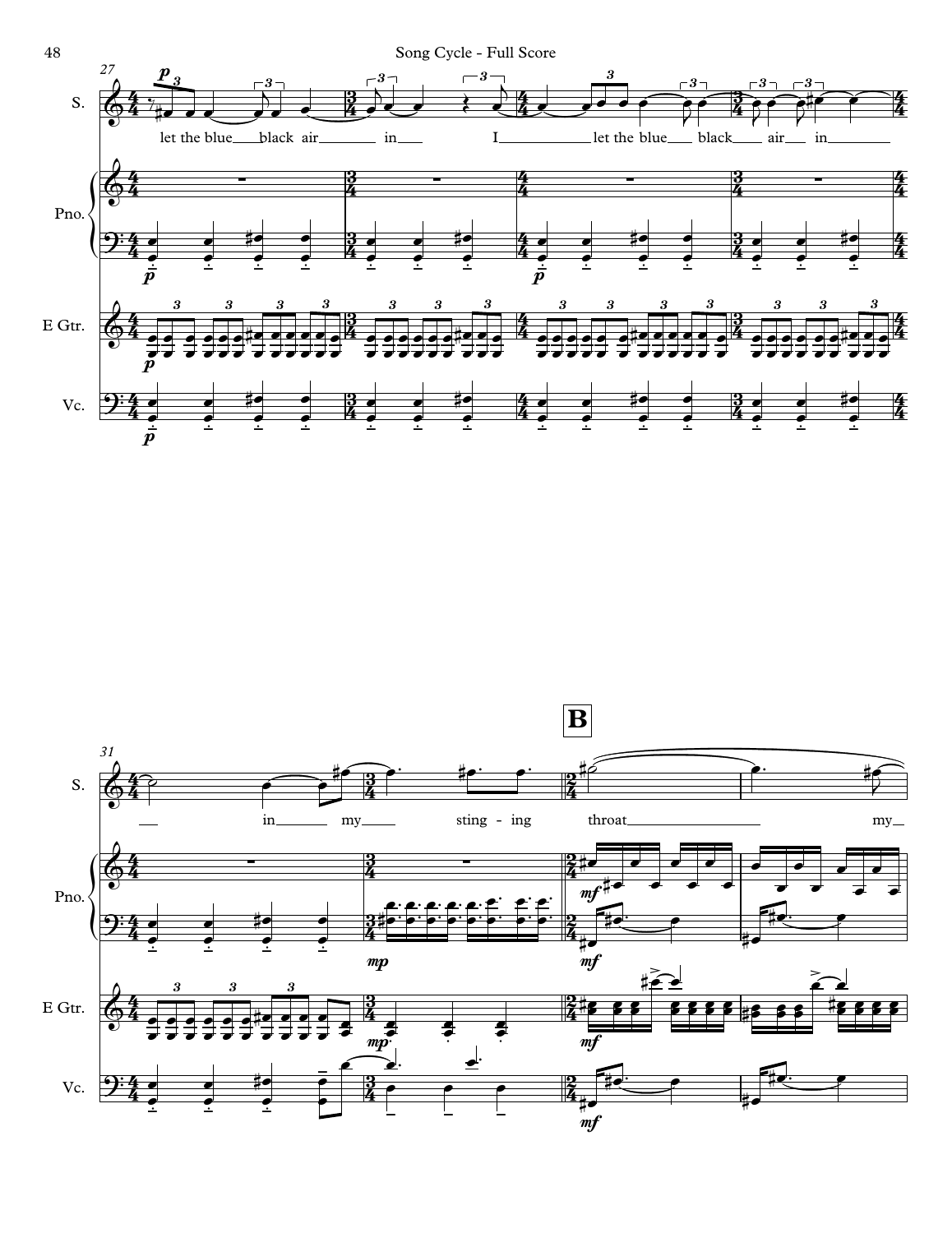![](_page_48_Figure_0.jpeg)

![](_page_48_Figure_1.jpeg)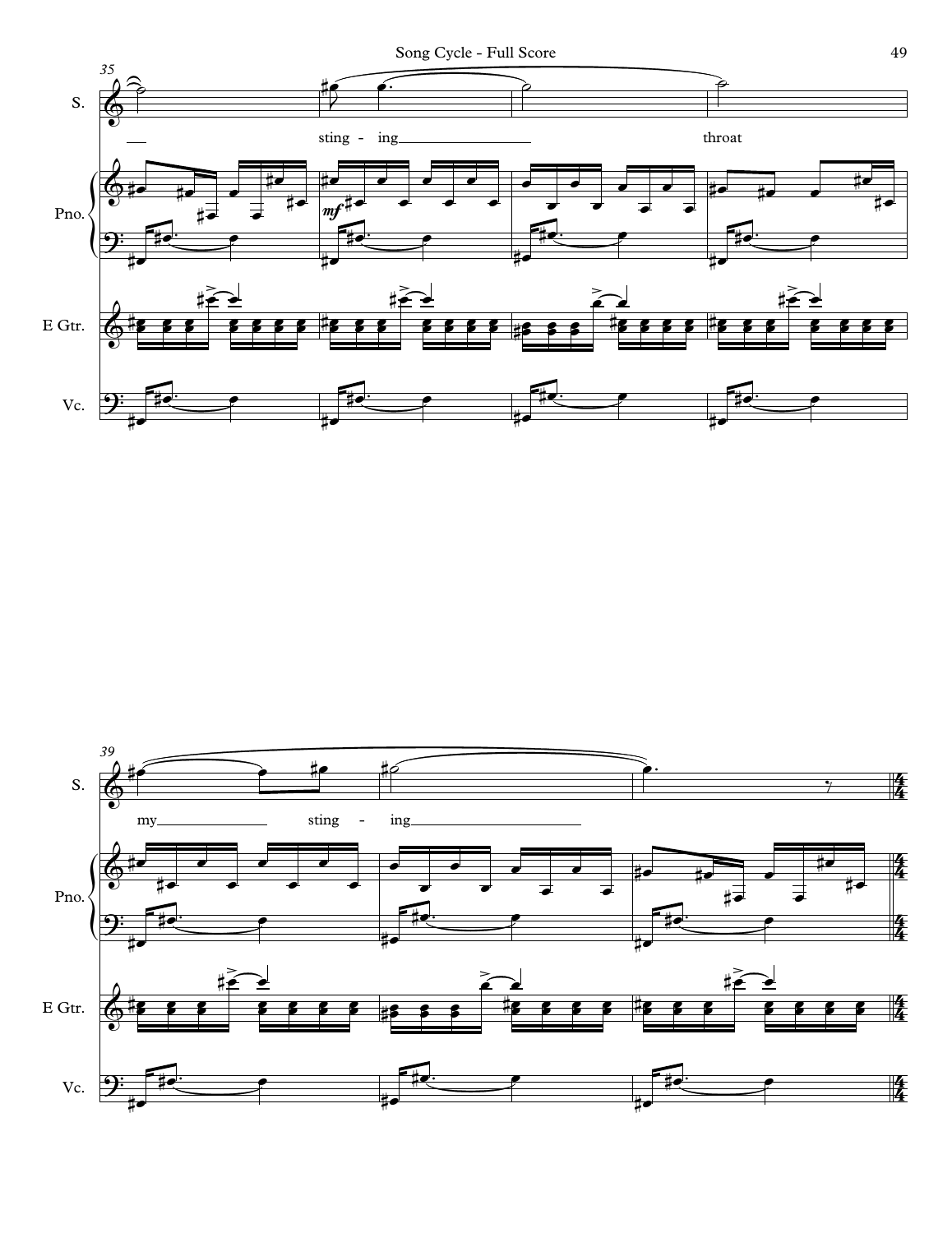![](_page_49_Figure_0.jpeg)

![](_page_49_Figure_1.jpeg)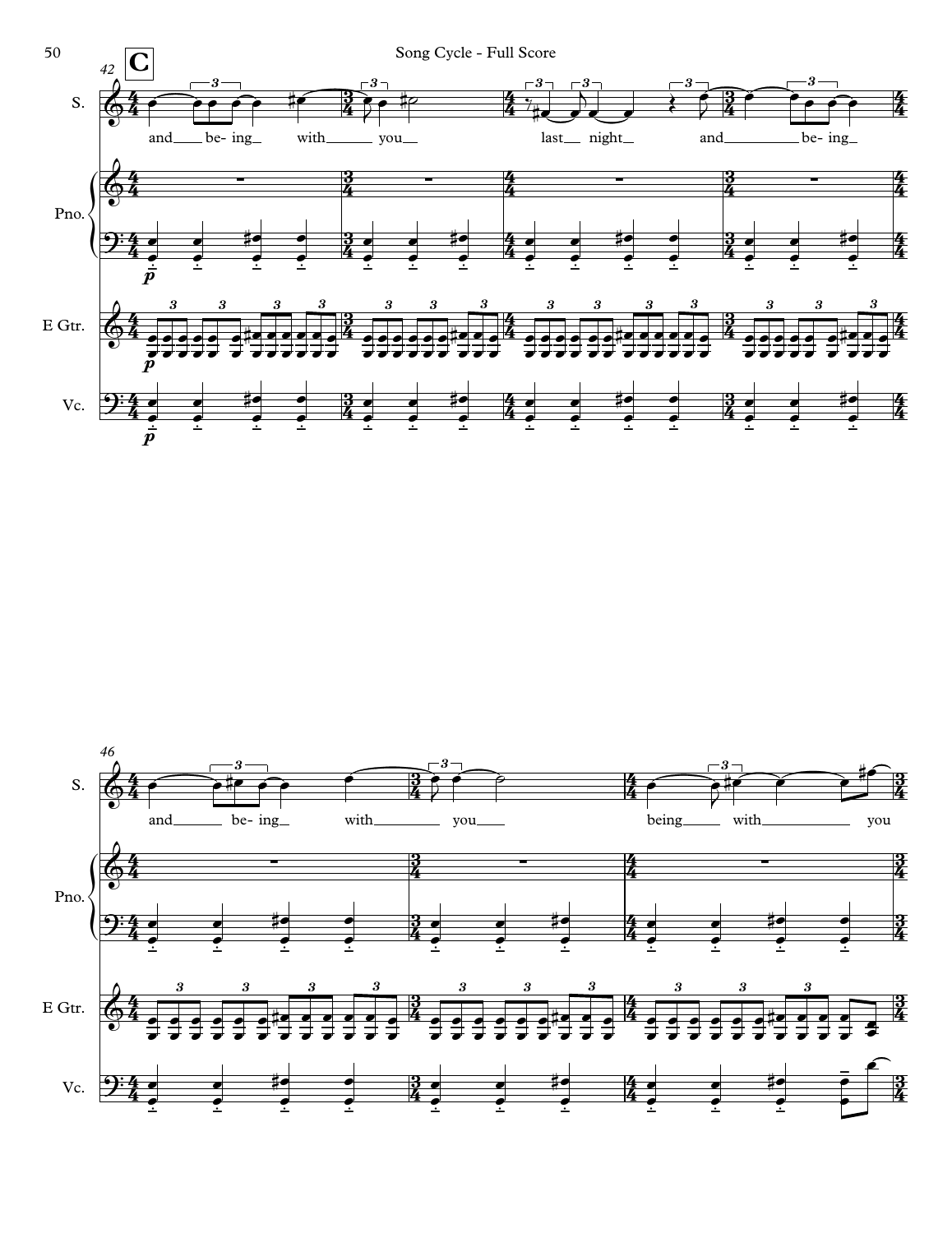![](_page_50_Figure_0.jpeg)

![](_page_50_Figure_1.jpeg)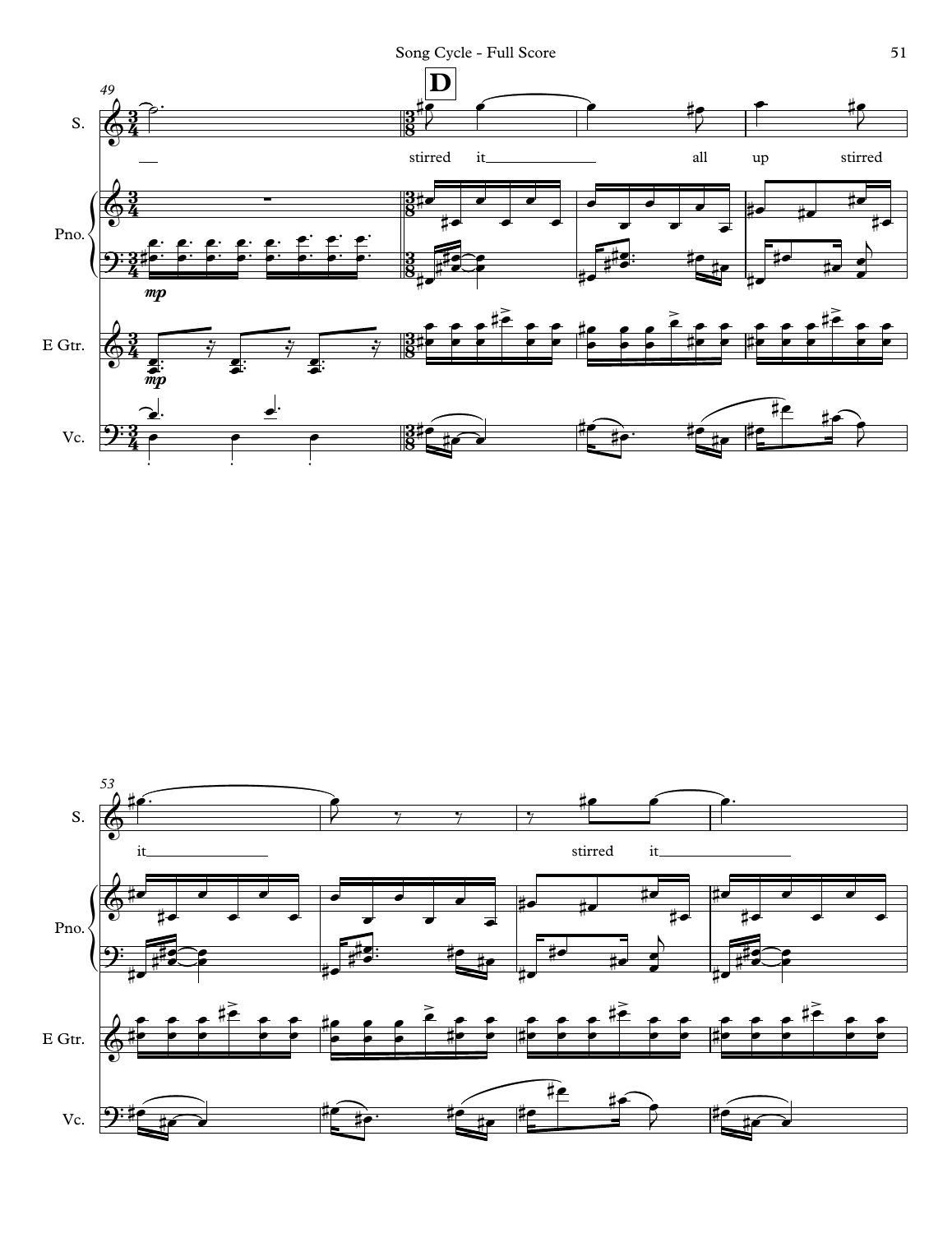![](_page_51_Figure_0.jpeg)

![](_page_51_Figure_1.jpeg)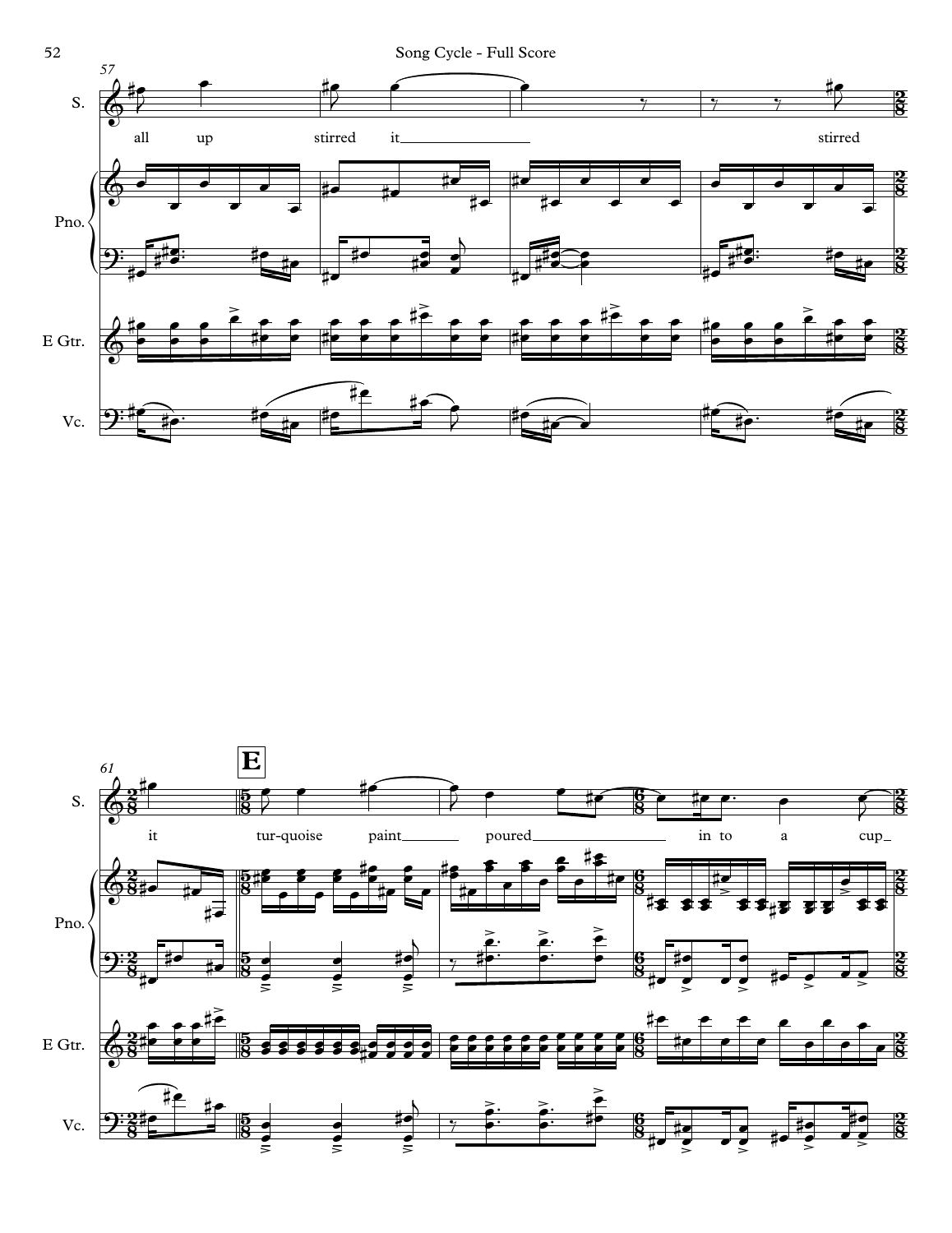![](_page_52_Figure_0.jpeg)

![](_page_52_Figure_1.jpeg)

![](_page_52_Figure_2.jpeg)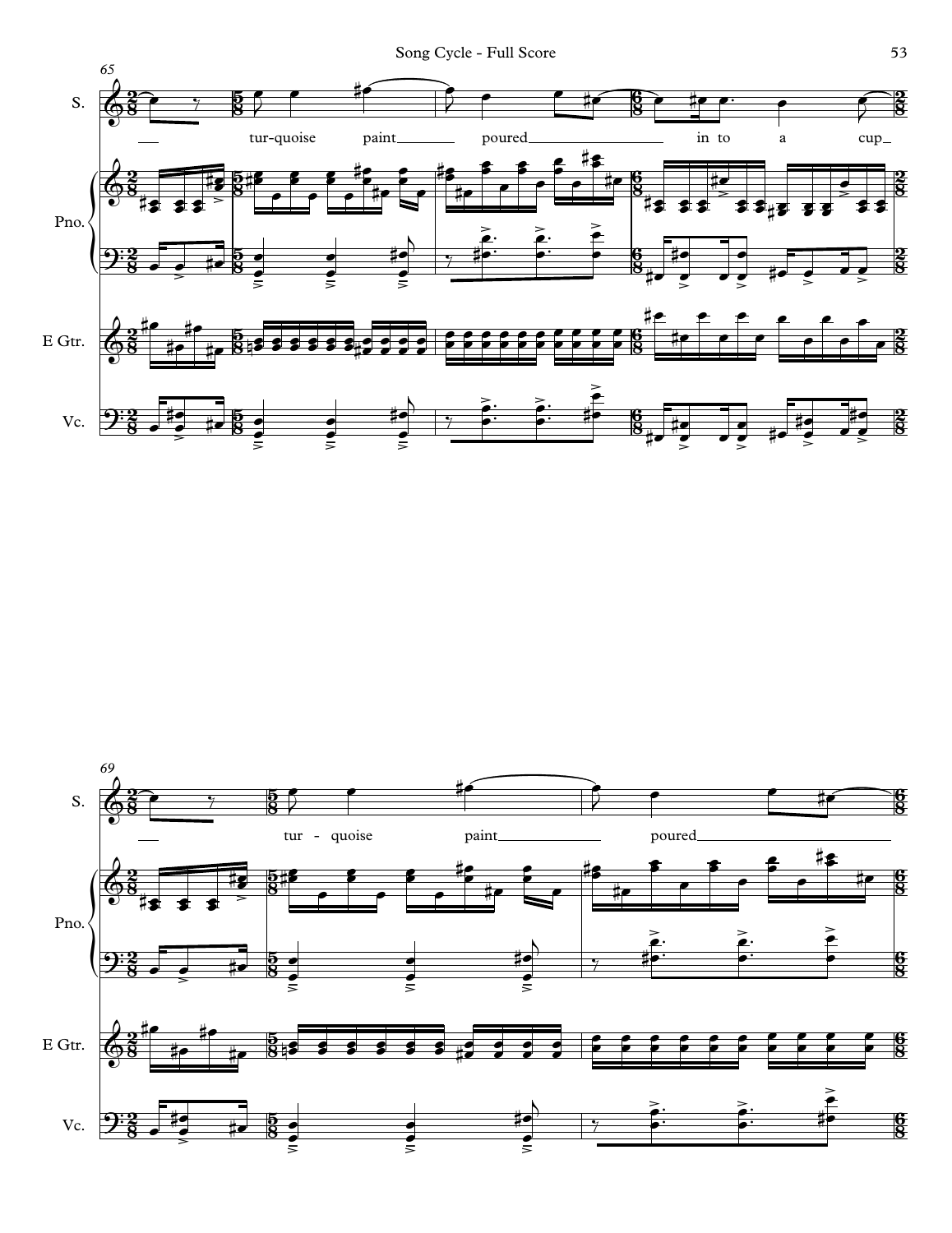![](_page_53_Figure_0.jpeg)

![](_page_53_Figure_1.jpeg)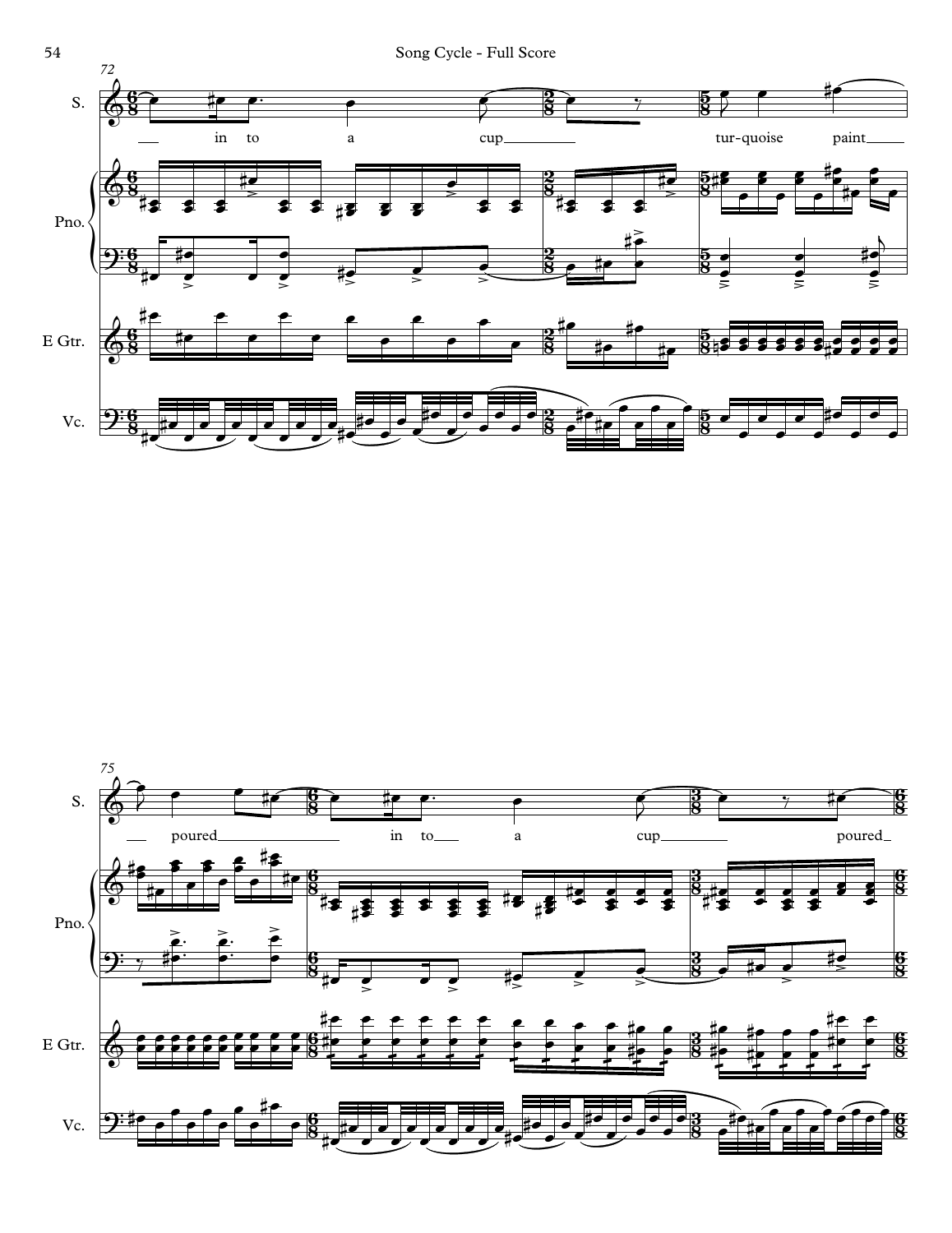![](_page_54_Figure_1.jpeg)

![](_page_54_Figure_2.jpeg)